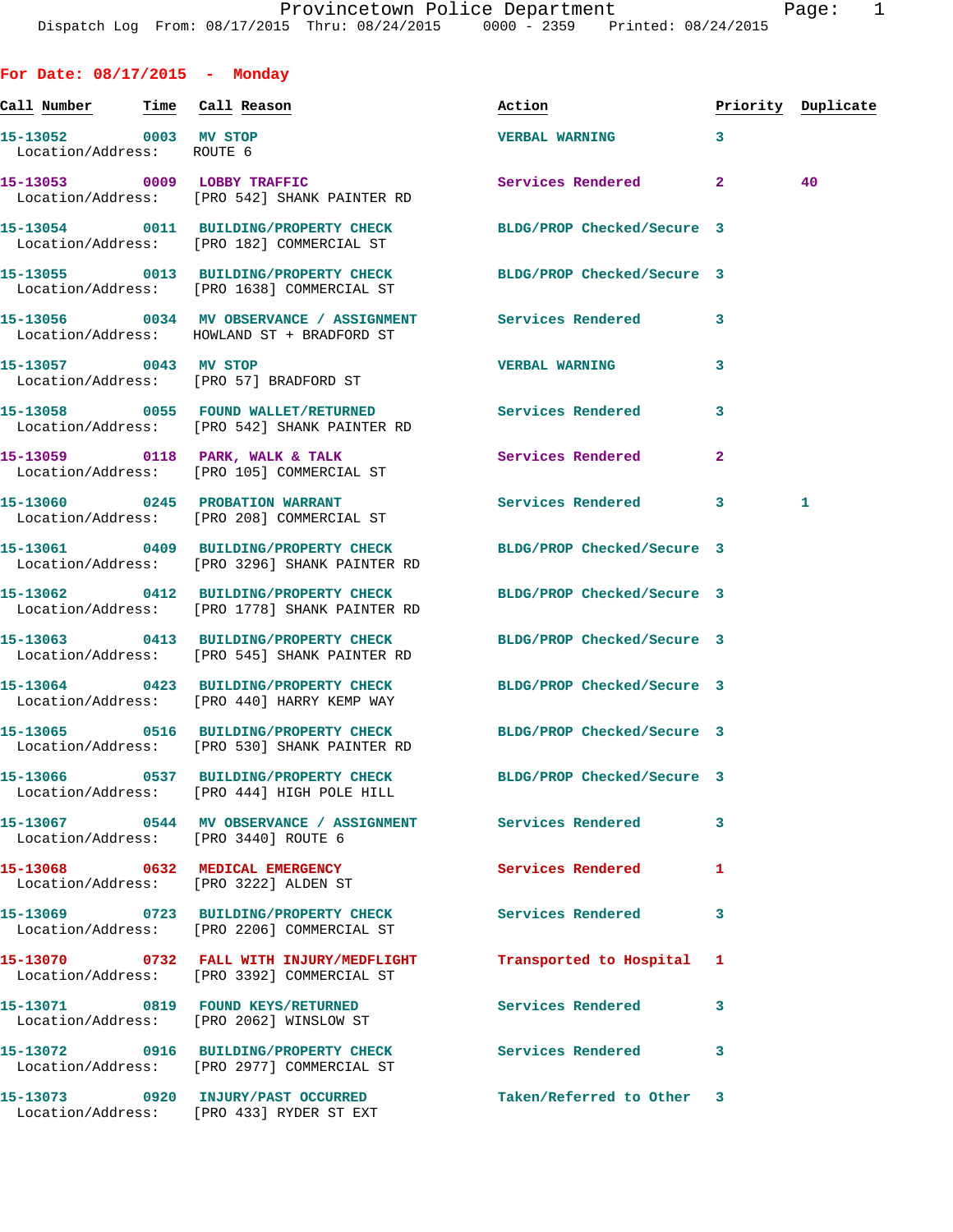|                                 | Provincetown Police Department The Page: 2<br>Dispatch Log From: 08/17/2015 Thru: 08/24/2015   0000 - 2359   Printed: 08/24/2015 |                            |                         |
|---------------------------------|----------------------------------------------------------------------------------------------------------------------------------|----------------------------|-------------------------|
|                                 | 15-13074 0931 FAIL TO CLEAN-UP AFTER DOG Could Not Locate<br>Location/Address: [PRO 1892] SHANK PAINTER RD                       |                            | $\overline{2}$          |
|                                 | 15-13075 0947 TRAVEL PERMIT Services Rendered 3<br>Location/Address: [PRO 80] CARVER ST                                          |                            |                         |
|                                 | 15-13076 1010 B & E BURGLARY<br>Location/Address: [PRO 569] WINSLOW ST                                                           | Services Rendered          | $\mathbf{2}$            |
|                                 | 15-13077 1024 MV OBSERVANCE / ASSIGNMENT Citation/Warning Issued 3<br>Location/Address: HOWLAND ST + BRADFORD ST                 |                            |                         |
|                                 | 15-13078 1028 MV STOP<br>Location/Address: BANGS ST + BRADFORD ST                                                                | <b>VERBAL WARNING</b>      | $\mathbf{3}$            |
|                                 | 15-13079 1057 FOUND CREDIT CARD Services Rendered<br>Location: [PRO 3431] LOPES SQUARE                                           |                            | $\overline{\mathbf{3}}$ |
|                                 | 15-13080 1059 WELL BEING CHECK<br>Location/Address: [PRO 3222] ALDEN ST                                                          | No Action Required 3       |                         |
|                                 | 15-13082 1102 MV HIT & RUN<br>Location/Address: [PRO 3628] COMMERCIAL ST                                                         | <b>Services Rendered</b>   | $\overline{2}$          |
|                                 | 15-13081 1105 PARKING COMPLAINT / GENERAL Citation/Warning Issued 3<br>Location/Address: MONTELLO ST + COMMERCIAL ST             |                            |                         |
|                                 | 15-13083 1113 LOST WALLET<br>Location/Address: [PRO 542] SHANK PAINTER RD                                                        | Services Rendered          | 3                       |
|                                 | 15-13084 1134 TRAFFIC CONTROL<br>Location/Address: [PRO 135] COMMERCIAL ST                                                       | Services Rendered 3        |                         |
|                                 | 15-13086 1142 BIKE ACCIDENT/HEAD INJURY Transported to Hospital 1<br>Location/Address: [PRO 1287] BRADFORD ST                    |                            |                         |
| Location/Address: RYDER ST      | 15-13090 1233 VERBAL CROSSWALK CONFIDENTIAL VERBAL WARNING                                                                       |                            | $\overline{\mathbf{3}}$ |
|                                 | 15-13091 1254 MV STOP<br>Location/Address: HOWLAND ST + BRADFORD ST                                                              | <b>VERBAL WARNING</b>      | $\mathbf{3}$            |
|                                 | 15-13092 1304 MV STOP<br>Location/Address: [PRO 2577] BRADFORD ST                                                                | <b>VERBAL WARNING</b>      |                         |
|                                 | 15-13093 1320 EXCESSIVE SPEED<br>Location/Address: [PRO 3259] MACMILLAN WHARF                                                    | Could Not Locate           | $\overline{2}$          |
|                                 | 15-13094 1352 FLIGHT COVERAGE<br>Location/Address: [PRO 516] RACE POINT RD                                                       | Services Rendered          | $\overline{2}$          |
|                                 | 15-13095 1413 DRONE FLIGHT<br>Location/Address: [PRO 424] COURT ST                                                               | Services Rendered          | $\mathbf{2}$            |
|                                 | 15-13096 1416 MISSING PERSON<br>Location: [PRO 3431] LOPES SQUARE                                                                | Taken to Family/Guardian 1 |                         |
| Refer To Accident: 15-45-AC     | 15-13097 1428 MV ACCIDENT<br>Location/Address: [PRO 606] CONWELL ST                                                              | Investigated               | -1                      |
|                                 | 15-13098 1439 MV ACCIDENT/PAST<br>Location/Address: [PRO 2499] RACE POINT RD                                                     | Services Rendered          | 1                       |
|                                 | 15-13099 1459 LOST WALLET/FOUND<br>Location/Address: [PRO 3296] SHANK PAINTER RD                                                 | Services Rendered          | 3                       |
|                                 | 15-13100 1508 MISUSE OF A CREDIT CARD<br>Location/Address: [PRO 3075] SHANK PAINTER RD                                           | Investigated               | $\mathbf{2}$            |
| 15-13103 1608 MEDICAL EMERGENCY |                                                                                                                                  | Taken/Referred to Other 1  |                         |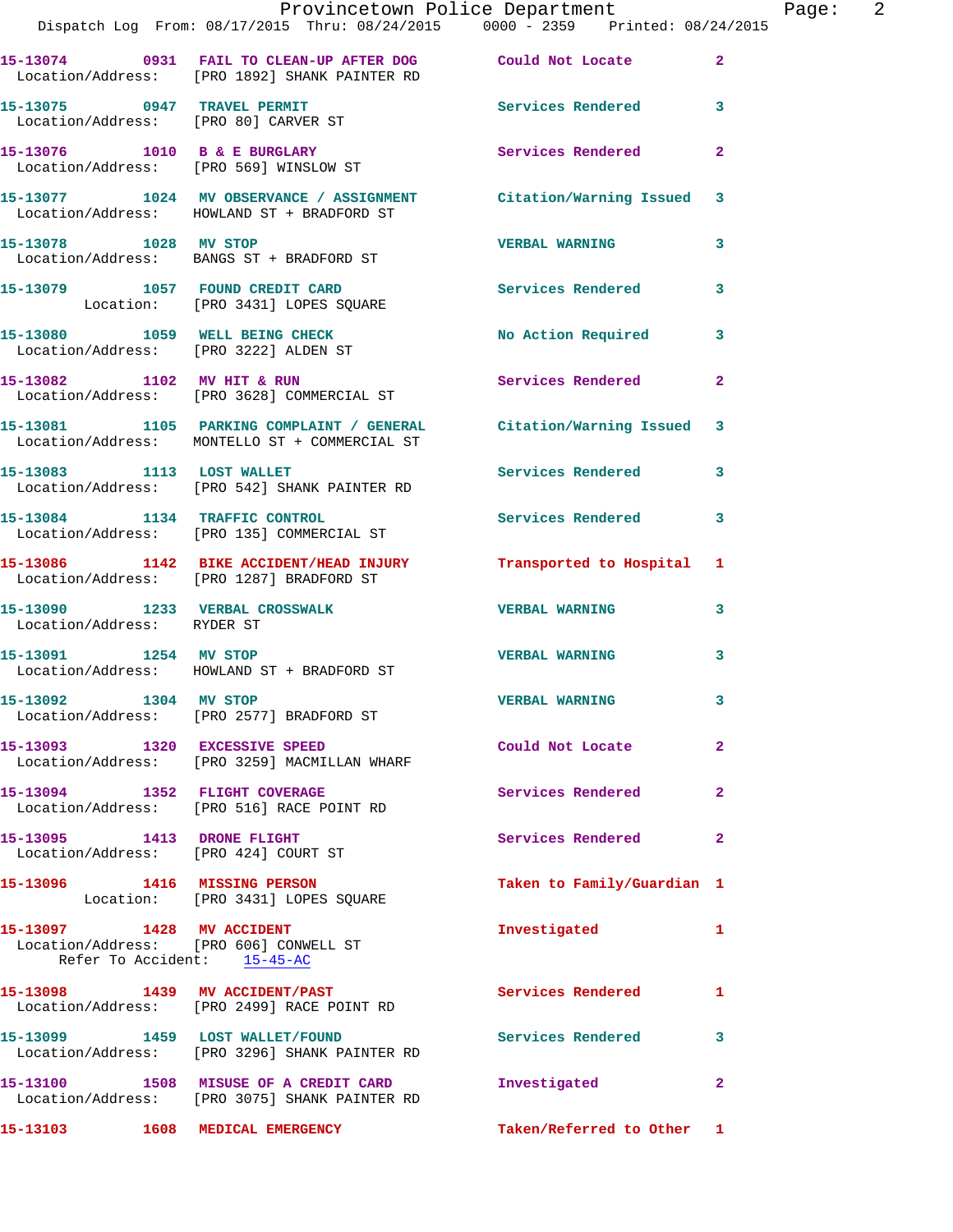|                                                                 | Provincetown Police Department<br>Dispatch Log From: 08/17/2015 Thru: 08/24/2015 0000 - 2359 Printed: 08/24/2015 |                           |              | Page: 3 |  |
|-----------------------------------------------------------------|------------------------------------------------------------------------------------------------------------------|---------------------------|--------------|---------|--|
|                                                                 | Location/Address: [PRO 78] BRADFORD ST                                                                           |                           |              |         |  |
|                                                                 | 15-13104 1619 FOUND PURSE/RETURNED Services Rendered 13<br>Location: [PRO 3431] LOPES SQUARE                     |                           |              |         |  |
|                                                                 | 15-13106 1756 DISORDERLY Services Rendered 2<br>Location/Address: [PRO 146] COMMERCIAL ST                        |                           |              |         |  |
|                                                                 | 15-13107 1803 MEDICAL EMERGENCY<br>Location/Address: [PRO 146] COMMERCIAL ST                                     | PATIENT REFUSAL           | $\mathbf{1}$ |         |  |
|                                                                 | 15-13108 1803 MEDICAL EMERGENCY PATIENT REFUSAL<br>Location/Address: [PRO 146] COMMERCIAL ST                     |                           | $\mathbf{1}$ |         |  |
|                                                                 | 15-13109 1822 ALARM - FIRE<br>Location/Address: [PRO 155] COMMERCIAL ST                                          | False Alarm               | $\mathbf{1}$ |         |  |
|                                                                 | 15-13110 1922 SERVE RESTRAINING ORDER Services Rendered 2<br>Location/Address: [PRO 542] SHANK PAINTER RD        |                           |              |         |  |
| Location/Address: BRADFORD ST                                   | 15-13112 1958 LOST REMOTE STARTER/FOUND Services Rendered 3                                                      |                           |              |         |  |
|                                                                 | 15-13113 2020 SERVE WARRANT<br>Location: [PRO 3431] LOPES SQUARE                                                 | No Action Required 3      |              |         |  |
|                                                                 | 15-13114 2055 STOLEN MEDICATION Services Rendered 2<br>Location/Address: [PRO 4007] STANDISH ST                  |                           |              |         |  |
|                                                                 | 15-13115 2108 ASSAULT<br>Location/Address: [PRO 2605] COMMERCIAL ST                                              | Services Rendered         | $\mathbf{1}$ |         |  |
| 15-13116 2113 MV VANDALISM<br>Location/Address: RACE POINT RD   |                                                                                                                  | Services Rendered 2       |              |         |  |
|                                                                 | 15-13117 2118 FOUND AMEX GOLD CARD/RETURNED Services Rendered<br>Location/Address: [PRO 2317] COMMERCIAL ST      |                           | $\mathbf{3}$ |         |  |
|                                                                 | 15-13118 2157 NOISE COMPLAINT<br>Location/Address: [PRO 834] COMMERCIAL ST                                       | Services Rendered         | $\mathbf{3}$ |         |  |
|                                                                 | 15-13119 2206 NOISE COMPLAINT<br>Location/Address: [PRO 2667] CAPTAIN BERTIES WAY                                | Services Rendered 3       |              |         |  |
|                                                                 | 15-13120 2224 BUILDING/PROPERTY CHECK BLDG/PROP Checked/Secure 3<br>Location/Address: [PRO 182] COMMERCIAL ST    |                           |              |         |  |
|                                                                 | 15-13121 2242 LOBBY TRAFFIC<br>Location/Address: [PRO 542] SHANK PAINTER RD                                      | Services Rendered 3       |              | 57      |  |
|                                                                 | 15-13122 2247 FOUND CREDIT CARD<br>Location/Address: [PRO 542] SHANK PAINTER RD                                  | Services Rendered 3       |              |         |  |
|                                                                 | 15-13123 2331 COMPLAINT/INDECENT EXPOSURE<br>Location/Address: [PRO 272] COMMERCIAL ST                           | SPOKEN TO                 | 3            |         |  |
|                                                                 | 15-13124 2342 MEDICAL EMERGENCY<br>Location/Address: [PRO 1161] WINSLOW ST                                       | Transported to Hospital 1 |              |         |  |
| 15-13125 2352 ASSAULT<br>Location/Address: [PRO 43] BRADFORD ST | Refer To Arrest: 15-232-AR                                                                                       | Arrest(s) Made            | 1            |         |  |
| For Date: $08/18/2015$ - Tuesday                                |                                                                                                                  |                           |              |         |  |
|                                                                 | 15-13127 0053 MEDICAL EMERGENCY<br>Location/Address: [PRO 542] SHANK PAINTER RD                                  | No Action Required 1      |              |         |  |

**15-13128 0109 SUSPICIOUS ACTIVITY Services Rendered 2** 

Location/Address: [PRO 1237] MILLER HILL RD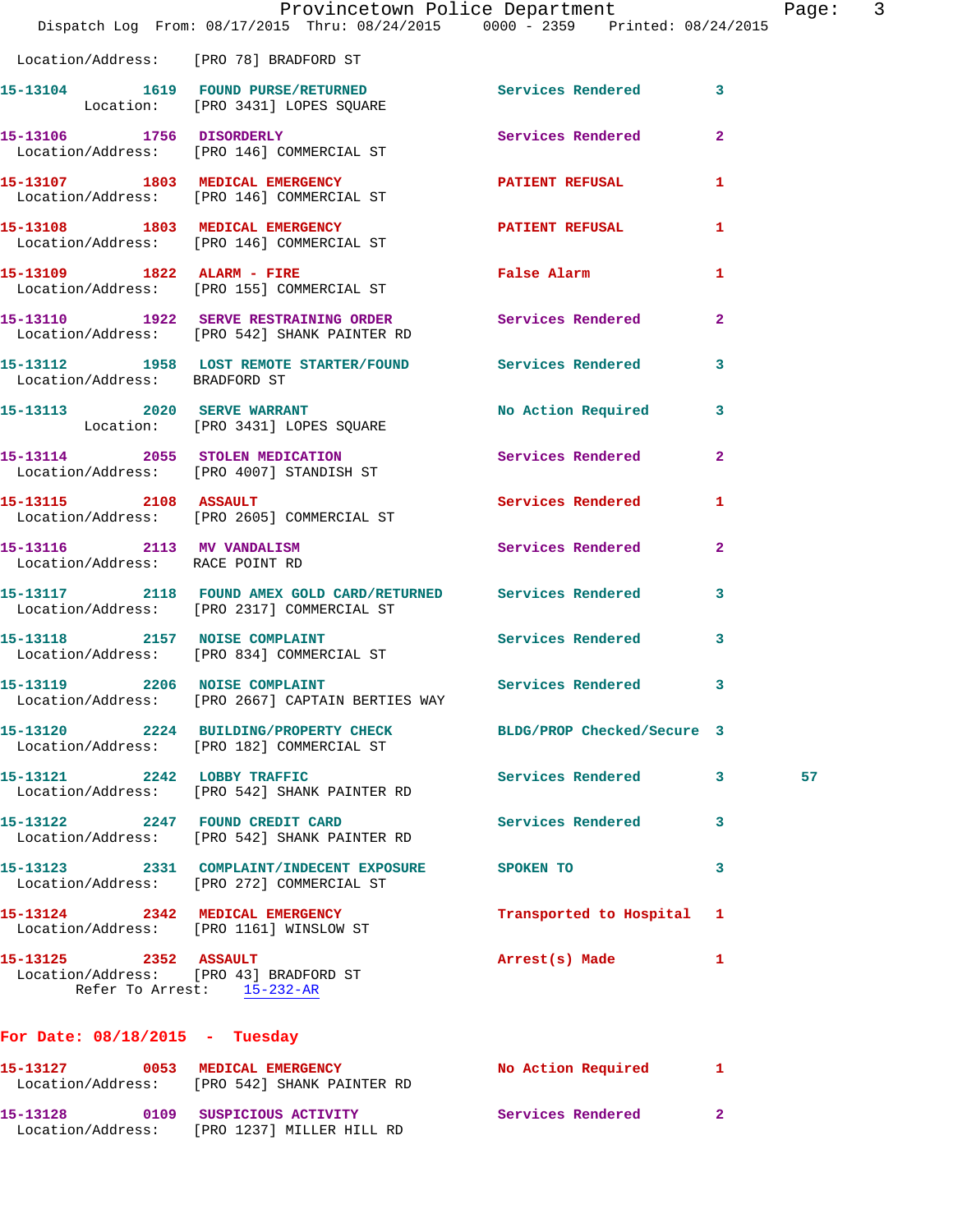Dispatch Log From: 08/17/2015 Thru: 08/24/2015 0000 - 2359 Printed: 08/24/2015

|                                                                      | 15-13131 0258 FOLLOW UP<br>Location/Address: [PRO 1408] OLD COLONY WAY                                           | Services Rendered        | $\overline{2}$   |
|----------------------------------------------------------------------|------------------------------------------------------------------------------------------------------------------|--------------------------|------------------|
|                                                                      | 15-13132 0301 FOUND LG PHONE<br>Location/Address: [PRO 312] COMMERCIAL ST                                        | <b>Services Rendered</b> | 3                |
|                                                                      | 15-13133 0526 BUILDING/PROPERTY CHECK BLDG/PROP Checked/Secure 3<br>Location/Address: [PRO 530] SHANK PAINTER RD |                          |                  |
|                                                                      | 15-13134 0611 AIRPORT COVERAGE<br>Location/Address: [PRO 516] RACE POINT RD                                      | Services Rendered        | $\overline{2}$   |
| 15-13135 0654 TTY TEST CALL                                          | Location/Address: [PRO 542] SHANK PAINTER RD                                                                     | Services Rendered        | 1                |
| 15-13136 0805 HAZARDS/NEEDLE<br>Location/Address: [PRO 3703] ROUTE 6 |                                                                                                                  | Services Rendered        | $\overline{2}$   |
|                                                                      | 15-13137 0833 LOST AUDI REMOTE<br>Location/Address: [PRO 542] SHANK PAINTER RD                                   | Services Rendered        | 3                |
| 15-13138 0846 CABLE WIRE DOWN                                        | Location/Address: [PRO 2237] PEARL ST                                                                            | Taken/Referred to Other  | $2^{\circ}$<br>1 |
|                                                                      | 15-13139 0858 BIKE LOCK REQUEST<br>Location/Address: [PRO 146] COMMERCIAL ST                                     | Services Rendered        | $\overline{a}$   |
|                                                                      | 15-13140 0920 TRAFFIC CONTROL<br>Location/Address: [PRO 208] COMMERCIAL ST                                       | <b>Services Rendered</b> | 3                |
|                                                                      | 15-13141 0925 ELEVATOR ALARM<br>Location/Address: [PRO 105] COMMERCIAL ST                                        | <b>Services Rendered</b> | 3                |
|                                                                      | 15-13142 0953 ALARM - FIRE<br>Location/Address: [PRO 106] COMMERCIAL ST                                          | False Alarm              | 1                |
|                                                                      | 15-13143 1017 CROSSWALK COMPLAINT<br>Location/Address: W VINE ST + BRADFORD ST EXT                               | Services Rendered        | 3                |
|                                                                      | 15-13144 1028 PARKED MV COMPLAINT<br>Location/Address: [PRO 105] COMMERCIAL ST                                   | Services Rendered        | $\overline{2}$   |
|                                                                      | 15-13145    1034    LOST ID<br>Location/Address: [PRO 542] SHANK PAINTER RD                                      | Services Rendered        | 3                |
|                                                                      | 15-13146 1039 BUILDING/PROPERTY CHECK BLDG/PROP Checked/Secure 3<br>Location/Address: [PRO 3259] MACMILLAN WHARF |                          |                  |
| 15-13147 1056 HARASSMENT<br>Location/Address: RACE POINT RD          |                                                                                                                  | SPOKEN TO                | $\overline{a}$   |
|                                                                      | 15-13148 1112 LOST VERIZON CELLPHONE Services Rendered<br>Location/Address: [PRO 542] SHANK PAINTER RD           |                          | 3                |
|                                                                      | 15-13150 1144 MEDICAL EMERGENCY<br>Location/Address: [PRO 2490] PROVINCELANDS RD                                 | <b>PATIENT REFUSAL</b>   | 1                |
|                                                                      | 15-13151 1159 FOUND MA LICENSE<br>Location: [PRO 3431] LOPES SQUARE                                              | Services Rendered        | 3                |
|                                                                      | 15-13152 1217 FALL/REFUSAL<br>Location/Address: [PRO 290] COMMERCIAL ST                                          | No Action Required       | 1                |
|                                                                      | 15-13153 1219 VERBAL STOP SIGN<br>Location/Address: [PRO 2242] SHANK PAINTER RD                                  | <b>VERBAL WARNING</b>    | 3                |
| 15-13161 1230 SERVICE CALL<br>Location/Address: SHANK PAINTER RD     |                                                                                                                  | Services Rendered        | 3                |
|                                                                      | 15-13157 1402 PARK, WALK & TALK                                                                                  | Services Rendered        | $\mathbf{2}$     |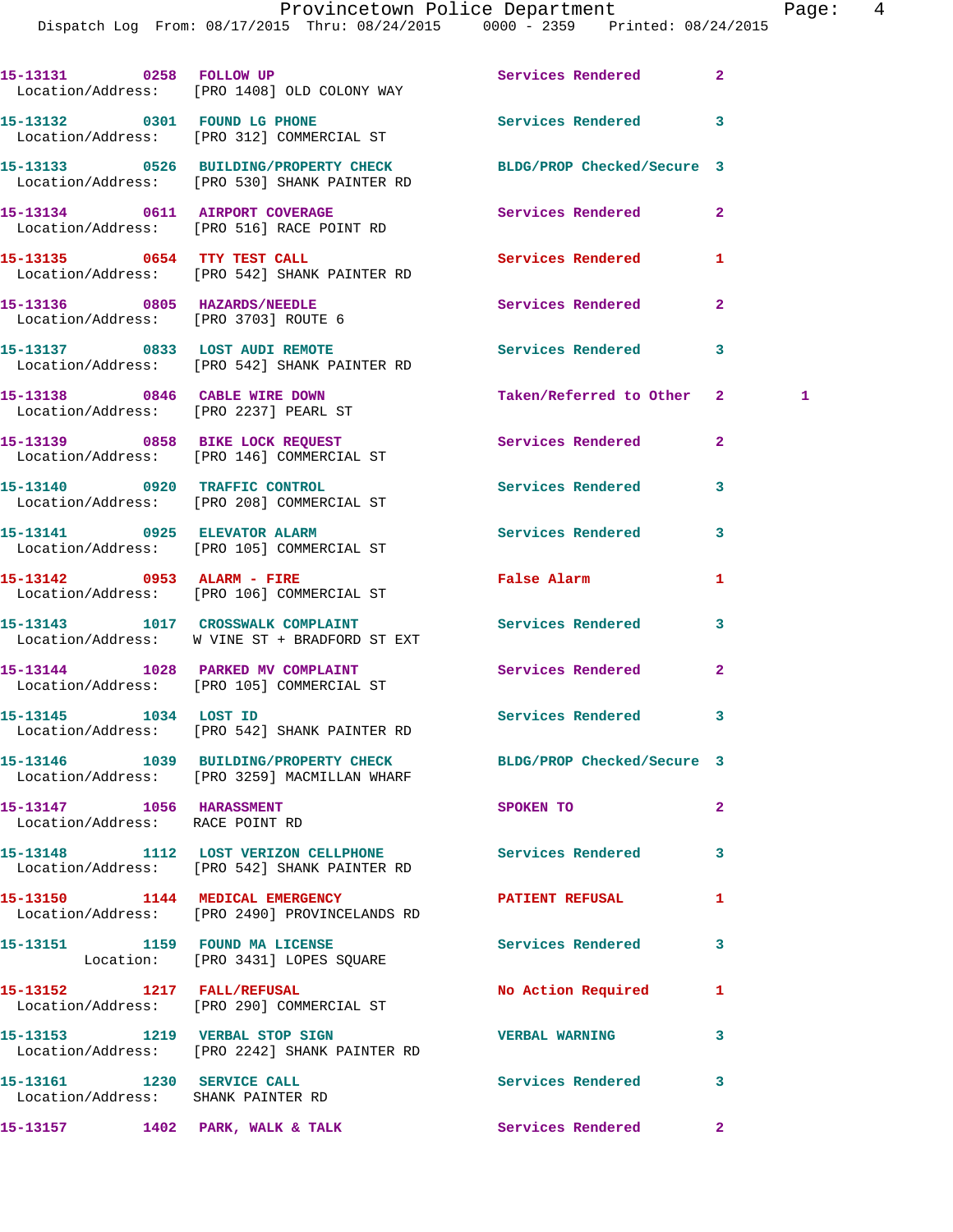|                                                                    | Dispatch Log From: 08/17/2015 Thru: 08/24/2015 0000 - 2359 Printed: 08/24/2015                               | Provincetown Police Department |              | Page: 5        |  |
|--------------------------------------------------------------------|--------------------------------------------------------------------------------------------------------------|--------------------------------|--------------|----------------|--|
|                                                                    | Location: [PRO 3431] LOPES SQUARE                                                                            |                                |              |                |  |
|                                                                    | 15-13158 1431 MEDICAL EMERGENCY<br>Location/Address: [PRO 3126] OLD ANN PAGE WAY                             | Transported to Hospital 1      |              |                |  |
|                                                                    | 15-13159 1438 FOUND MA LICENSE 10 Services Rendered 3<br>Location/Address: [PRO 542] SHANK PAINTER RD        |                                |              |                |  |
|                                                                    | 15-13160 1444 PACKAGE STOLEN<br>Location/Address: [PRO 904] COURT ST                                         | Services Rendered 2            |              |                |  |
|                                                                    | 15-13162 1504 911 GENERAL/ABANDONED Services Rendered<br>Location/Address: [PRO 350] COMMERCIAL ST           |                                | $\mathbf{1}$ |                |  |
|                                                                    | 15-13163 1506 MEDICAL EMERGENCY<br>Location/Address: [PRO 1009] NELSON AVE                                   | Services Rendered 1            |              |                |  |
|                                                                    | 15-13164 1510 ASSIST CITIZEN<br>Location/Address: [PRO 542] SHANK PAINTER RD                                 | Services Rendered 3            |              |                |  |
|                                                                    | 15-13165 1515 FLIGHT COVERAGE<br>Location/Address: [PRO 519] RACE POINT RD                                   | Services Rendered 2            |              |                |  |
|                                                                    | 15-13166 1539 FOUND MASTERCARD/RETURNED Services Rendered 3<br>Location/Address: [PRO 2490] PROVINCELANDS RD |                                |              |                |  |
|                                                                    | 15-13167 1544 KEEP THE PEACE<br>Location/Address: [PRO 1491] STANDISH ST                                     | Services Rendered 2            |              |                |  |
|                                                                    | 15-13168 1551 BOAT/HARBORMASTER<br>Location/Address: [PRO 3259] MACMILLAN WHARF                              | Services Rendered 2            |              |                |  |
|                                                                    | 15-13169 1556 LOST SAMSUNG PHONE 3 Services Rendered 3<br>Location/Address: [PRO 542] SHANK PAINTER RD       |                                |              |                |  |
| Location/Address: OLD COLONY WAY                                   | 15-13170 1600 MEDICAL EMERGENCY                                                                              | Transported to Hospital 1      |              |                |  |
|                                                                    | 15-13171 1611 RENTAL SCAM<br>Location/Address: [PRO 1333] COMMERCIAL ST                                      | Services Rendered 2            |              |                |  |
|                                                                    | 15-13172 1643 LOSTAPPLE I-6 PHONE<br>Location/Address: [PRO 2558] BRADFORD ST                                | Services Rendered              | $\mathbf{3}$ |                |  |
| 15-13173 1648 FOUND CARDS                                          | Location/Address: [PRO 1822] RACE POINT RD                                                                   | Services Rendered              | 3            |                |  |
|                                                                    | 15-13174 1704 DOG IN CAR<br>Location/Address: [PRO 2520] PRINCE ST                                           | Services Rendered 2            |              | $\overline{2}$ |  |
| 15-13176 1723 VANDALISM/BOAT<br>Location/Address: SHANK PAINTER RD |                                                                                                              | Services Rendered 3            |              |                |  |
|                                                                    | 15-13177 1801 ASSAULT<br>Location/Address: [PRO 285] COMMERCIAL ST                                           | Could Not Locate               | $\mathbf{1}$ |                |  |
| 15-13178 1840 DOG IN CAR                                           | Location/Address: BRADFORD ST EXT + W VINE ST                                                                | Services Rendered 2            |              |                |  |
|                                                                    | 15-13180 1924 MEDICAL EMERGENCY<br>Location/Address: [PRO 1953] COMMERCIAL ST                                | <b>PATIENT REFUSAL</b>         | $\mathbf{1}$ | $\mathbf{2}$   |  |
|                                                                    | 15-13181 1928 LOST WALLET<br>Location/Address: [PRO 105] COMMERCIAL ST                                       | Services Rendered 3            |              |                |  |
|                                                                    | 15-13182 1935 MEDICAL EMERGENCY<br>Location/Address: [PRO 46] BRADFORD ST                                    | Transported to Hospital 1      |              |                |  |
|                                                                    | 15-13183 1943 MEDICAL EMERGENCY<br>Location/Address: [PRO 269] COMMERCIAL ST                                 | Transported to Hospital 1      |              |                |  |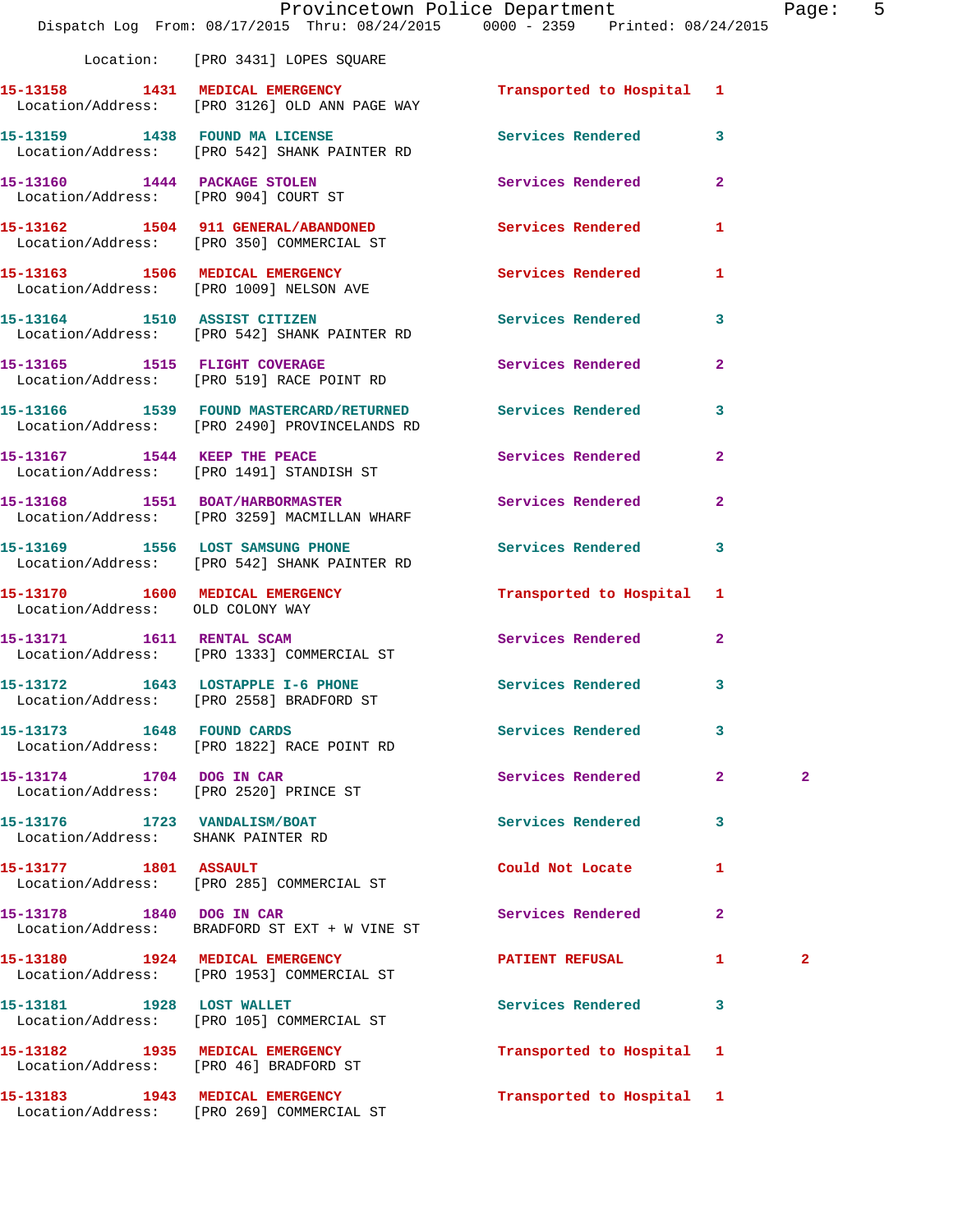|                                                             | Provincetown Police Department<br>Dispatch Log From: 08/17/2015 Thru: 08/24/2015 0000 - 2359 Printed: 08/24/2015 |                           |                | Page |
|-------------------------------------------------------------|------------------------------------------------------------------------------------------------------------------|---------------------------|----------------|------|
|                                                             | 15-13184 1959 DISORDERLY<br>Location/Address: [PRO 3423] COMMERCIAL ST                                           | Could Not Locate 2        |                |      |
|                                                             | 15-13185 2012 COMPLAINT<br>Location/Address: [PRO 2638] COMMERCIAL ST                                            | GONE ON ARRIVAL 3         |                |      |
|                                                             | 15-13186 2028 BUILDING/PROPERTY CHECK BLDG/PROP Checked/Secure 3<br>Location/Address: [PRO 530] SHANK PAINTER RD |                           |                |      |
|                                                             | 15-13187 2034 BAR CHECK<br>Location/Address: [PRO 3443] COMMERCIAL ST                                            | LICENSING/NO ACTION       | $\mathbf{2}$   |      |
|                                                             | 15-13188 2042 DISORDERLY<br>Location/Address: [PRO 816] COMMERCIAL ST                                            | <b>Unfounded</b>          | $\overline{a}$ |      |
|                                                             | 15-13189 2045 ALARM - GENERAL<br>Location/Address: [PRO 2053] COMMERCIAL ST                                      | Services Rendered         | 1              |      |
|                                                             | 15-13191 2109 MEDICAL EMERGENCY<br>Location/Address: [PRO 564] BAYBERRY AVE                                      | Transported to Hospital 1 |                |      |
|                                                             | 15-13193 2126 BUILDING/PROPERTY CHECK BLDG/PROP Checked/Secure 3<br>Location/Address: [PRO 175] COMMERCIAL ST    |                           |                |      |
| 15-13194 2129 BAR CHECK                                     | Location/Address: [PRO 208] COMMERCIAL ST                                                                        | LICENSING/NO ACTION 2     |                |      |
|                                                             | 15-13195 2132 BUILDING/PROPERTY CHECK BLDG/PROP Checked/Secure 3<br>Location/Address: [PRO 1638] COMMERCIAL ST   |                           |                |      |
|                                                             | 15-13196 2138 ASSIST CITIZEN<br>Location/Address: [PRO 3430] COMMERCIAL ST                                       | Services Rendered 3       |                |      |
|                                                             | 15-13197 2245 FOUND WALLET<br>Location/Address: [PRO 542] SHANK PAINTER RD                                       | Services Rendered 3       |                |      |
|                                                             | 15-13198 2329 BUILDING/PROPERTY CHECK BLDG/PROP Checked/Secure 3<br>Location/Address: [PRO 519] RACE POINT RD    |                           |                |      |
|                                                             | 15-13199 2338 BUILDING/PROPERTY CHECK BLDG/PROP Checked/Secure 3<br>Location/Address: [PRO 440] HARRY KEMP WAY   |                           |                |      |
| 15-13200 2344 BY-LAW VIOLATION<br>Location/Address: ROUTE 6 |                                                                                                                  | SPOKEN TO                 | 2              |      |
| For Date: $08/19/2015$ - Wednesday                          |                                                                                                                  |                           |                |      |
| 15-13202 0003 COMPLAINT                                     | Location/Address: [PRO 208] COMMERCIAL ST                                                                        | SPOKEN TO                 | 3              |      |
| 15-13203 0004 MV ACCIDENT                                   | Location/Address: [PRO 105] COMMERCIAL ST                                                                        | Services Rendered         | 1              |      |
| 15-13204 0007 LOBBY TRAFFIC                                 | Location/Address: [PRO 542] SHANK PAINTER RD                                                                     | <b>Services Rendered</b>  | $\mathbf{2}$   | 36   |

Location/Address: [PRO 43] BRADFORD ST

Location/Address: BRADFORD ST + HIGH POLE HILL

Location/Address: [PRO 165] COMMERCIAL ST

Location/Address: [PRO 105] COMMERCIAL ST

Location/Address: [PRO 105] COMMERCIAL ST

**15-13211 0137 BUILDING/PROPERTY CHECK BLDG/PROP Checked/Secure 3** 

**15-13205 0031 FOUND WALLET Services Rendered 3 15-13206 0039 MV OBSERVANCE / ASSIGNMENT Services Rendered 3 15-13209 0109 TRAFFIC CONTROL Services Rendered 3 15-13210 0118 PARK, WALK & TALK Services Rendered 2** 

Page: 6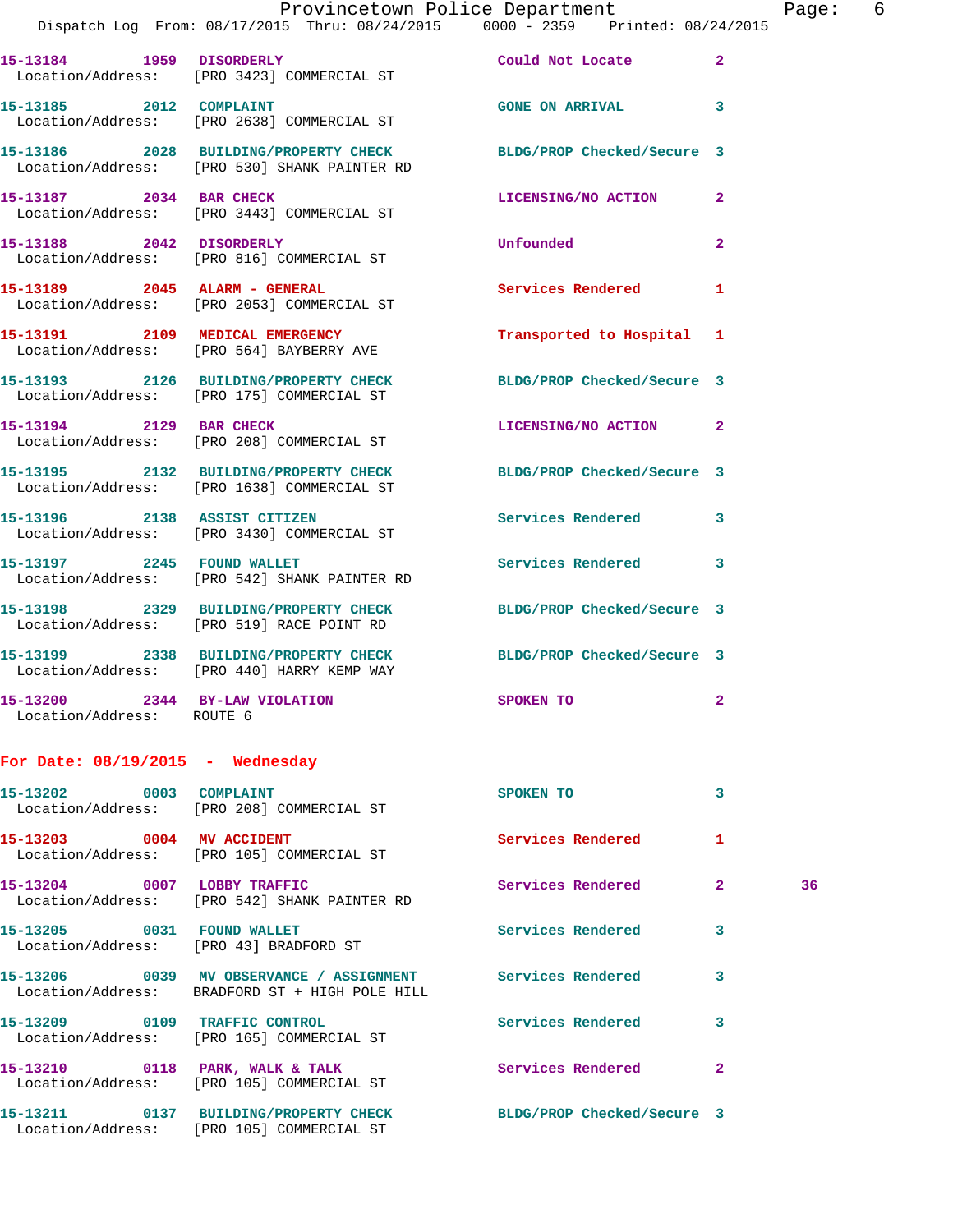|                                                                      | 15-13212 0144 BUILDING/PROPERTY CHECK BLDG/PROP Checked/Secure 3<br>Location/Address: [PRO 447] JEROME SMITH RD   |                            |                |                         |
|----------------------------------------------------------------------|-------------------------------------------------------------------------------------------------------------------|----------------------------|----------------|-------------------------|
| Location/Address: [PRO 2539] RYDER ST                                | 15-13213 0145 BUILDING/PROPERTY CHECK BLDG/PROP Checked/Secure 3                                                  |                            |                |                         |
|                                                                      | 15-13214 0149 MV OBSERVANCE / ASSIGNMENT Services Rendered<br>Location/Address: HOWLAND ST + BRADFORD ST          |                            | 3              |                         |
|                                                                      | 15-13215 0153 BUILDING/PROPERTY CHECK BLDG/PROP Checked/Secure 3<br>Location/Address: [PRO 2483] COMMERCIAL ST    |                            |                |                         |
|                                                                      | 15-13216 0318 BUILDING/PROPERTY CHECK BLDG/PROP Checked/Secure 3<br>Location/Address: [PRO 530] SHANK PAINTER RD  |                            |                |                         |
|                                                                      | 15-13217 0425 BUILDING/PROPERTY CHECK BLDG/PROP Checked/Secure 3<br>Location/Address: [PRO 1778] SHANK PAINTER RD |                            |                |                         |
|                                                                      | 15-13218 0459 SUSPICIOUS ACTIVITY<br>Location/Address: [PRO 1238] MILLER HILL RD                                  | Services Rendered          | $\overline{2}$ |                         |
|                                                                      | 15-13219 0526 BUILDING/PROPERTY CHECK<br>Location/Address: [PRO 306] COMMERCIAL ST                                | BLDG/PROP Checked/Secure 3 |                |                         |
|                                                                      | 15-13220 0530 MEDICAL EMERGENCY<br>Location/Address: [PRO 2990] COMMERCIAL ST                                     | Transported to Hospital    | 1              |                         |
|                                                                      | 15-13221 0537 BUILDING/PROPERTY CHECK<br>Location/Address: [PRO 2490] PROVINCELANDS RD                            | <b>Services Rendered</b>   | 3              |                         |
|                                                                      | 15-13222 0612 FLIGHT COVERAGE<br>Location/Address: [PRO 516] RACE POINT RD                                        | Services Rendered          | $\mathbf{2}$   |                         |
| Location/Address: ROUTE 6                                            | 15-13223 0704 TRAFFIC CONTROL                                                                                     | Services Rendered          | 3              |                         |
|                                                                      | 15-13224 0710 NOISE COMPLAINT<br>Location/Address: [PRO 356] COMMERCIAL ST                                        | SPOKEN TO                  | 3              |                         |
|                                                                      | 15-13225 0752 BUILDING/PROPERTY CHECK Services Rendered<br>Location/Address: [PRO 2977] COMMERCIAL ST             |                            | 3              |                         |
|                                                                      | 15-13226 0802 ANIMAL CALL-LOOSE DOG Could Not Locate<br>Location/Address: [PRO 537] SHANK PAINTER RD              |                            | $\mathbf{2}$   |                         |
| Location/Address: [PRO 3287] ROUTE 6                                 | 15-13227 0853 BUILDING/PROPERTY CHECK                                                                             | BLDG/PROP Checked/Secure 3 |                |                         |
| 15-13228 0901 MV ACCIDENT<br>Refer To Accident: 15-46-AC             | Location/Address: SHANK PAINTER RD + ROUTE 6                                                                      | <b>Vehicle Towed</b>       | $\mathbf{1}$   | $\overline{\mathbf{3}}$ |
| 15-13229 0922 HAZARDS                                                | Location/Address: COURT ST + CUDWORTH ST                                                                          | <b>Services Rendered</b>   | $\mathbf{2}$   |                         |
|                                                                      | Location/Address: [PRO 338] SHANK PAINTER RD                                                                      | Services Rendered          | 3              |                         |
|                                                                      | 15-13231 0952 MEDICAL EMERGENCY<br>Location/Address: [PRO 3275] COMMERCIAL ST                                     | Transported to Hospital    | 1              | -3                      |
|                                                                      | 15-13232 1006 LOST PRESCRIPTION<br>Location/Address: [PRO 542] SHANK PAINTER RD                                   | <b>Services Rendered</b>   | 3              |                         |
| 15-13233 1022 FOUND WALLET<br>Location/Address: [PRO 2520] PRINCE ST |                                                                                                                   | Services Rendered          | 3              |                         |
|                                                                      |                                                                                                                   |                            | 3              |                         |

Location/Address: [PRO 542] SHANK PAINTER RD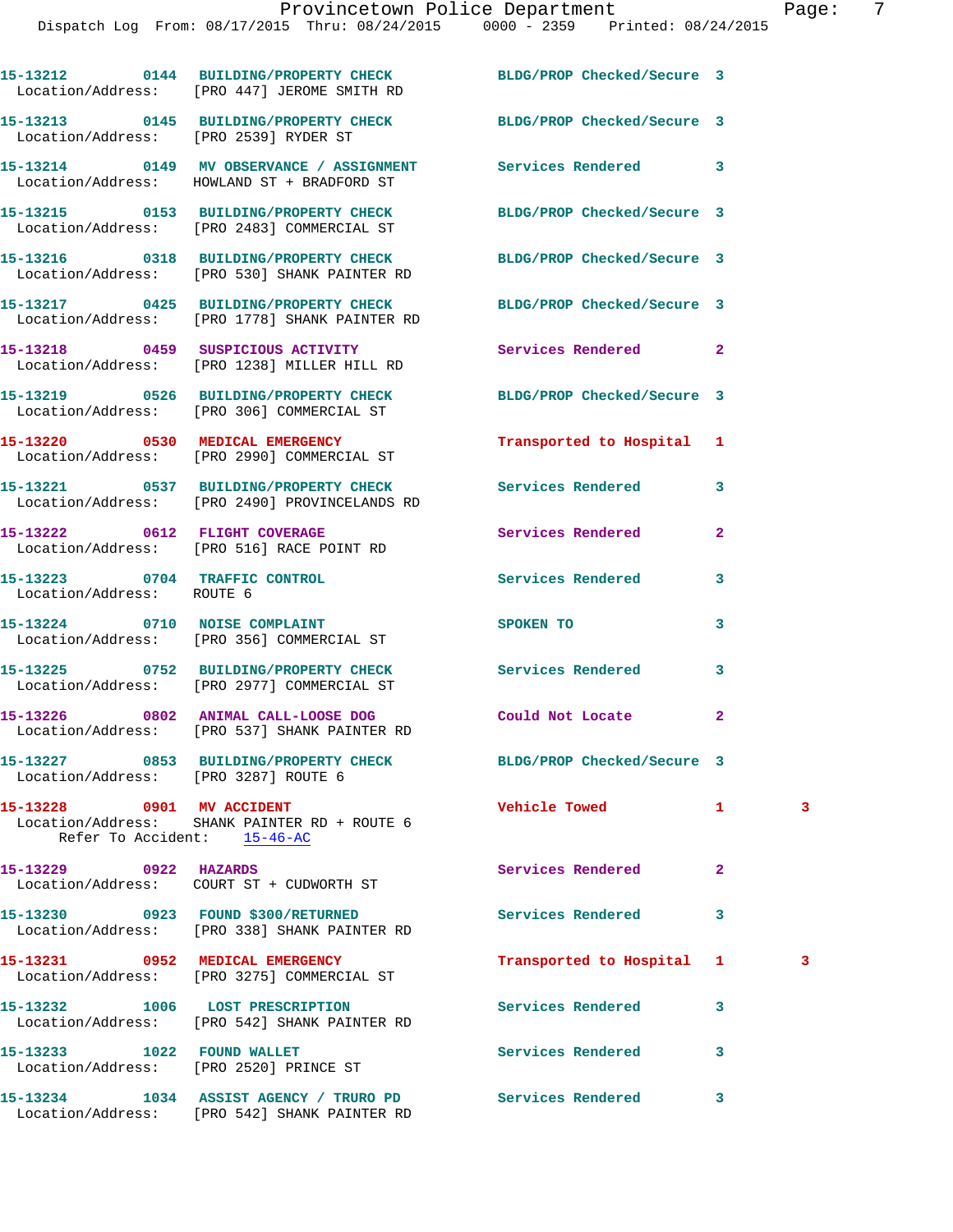|                                      | Provincetown Police Department<br>Dispatch Log From: 08/17/2015 Thru: 08/24/2015 0000 - 2359 Printed: 08/24/2015      |                           |                |
|--------------------------------------|-----------------------------------------------------------------------------------------------------------------------|---------------------------|----------------|
|                                      | 15-13235 1147 COMPLAINT Services Rendered<br>Location/Address: [PRO 2638] COMMERCIAL ST                               |                           | $\mathbf{3}$   |
|                                      | 15-13236 1204 MEDICAL EMERGENCY <b>120 Transported</b> to Hospital 1<br>Location/Address: [PRO 3912] SHANK PAINTER RD |                           |                |
|                                      | 15-13237 1252 MEDICAL/DOT<br>Location/Address: [PRO 440] HARRY KEMP WAY                                               | Transported to Hospital 1 |                |
|                                      | 15-13238 1257 MEDICAL/DOT<br>Location/Address: [PRO 440] HARRY KEMP WAY                                               | Transported to Hospital 1 |                |
|                                      | 15-13239 1328 MEDICAL EMERGENCY<br>Location/Address: [PRO 357] COMMERCIAL ST                                          | <b>PATIENT REFUSAL</b>    | 1              |
|                                      | 15-13240 1343 PET PANTRY<br>Location/Address: [PRO 3296] SHANK PAINTER RD                                             | Services Rendered         | $\overline{2}$ |
|                                      | 15-13241 1351 BUILDING/PROPERTY CHECK Services Rendered<br>Location/Address: [PRO 3430] COMMERCIAL ST                 |                           | 3              |
| Location/Address: [PRO 571] ALDEN ST | 15-13243 1430 BUILDING/PROPERTY CHECK BLDG/PROP Checked/Secure 3                                                      |                           |                |
|                                      | 15-13244 1433 WALK UP/BP CHECK Services Rendered<br>Location/Address: [PRO 1892] SHANK PAINTER RD                     |                           | 1              |
|                                      | 15-13245    1506    ALARM - FIRE<br>Location/Address: [PRO 1386] HOWLAND ST                                           | False Alarm               | 1              |

Location/Address: [PRO 340] COMMERCIAL ST

Location/Address: [PRO 1317] COMMERCIAL ST

Location/Address: [PRO 105] COMMERCIAL ST

**15-13246 1528 SHOPLIFTING Services Rendered 3**  Location/Address: [PRO 1957] COMMERCIAL ST

**15-13248 1609 BUILDING/PROPERTY CHECK Services Rendered 3** 

**15-13247 1610 MEDICAL EMERGENCY PATIENT REFUSAL 1** 

**15-13249 1630 LOST AMEX CARD Services Rendered 3**  Location/Address: [PRO 542] SHANK PAINTER RD

**15-13250 1746 SHOPLIFTING Citation/Warning Issued 3**  Location/Address: [PRO 230] COMMERCIAL ST

**15-13251 1814 ALARM - FIRE False Alarm 1**  Location/Address: [PRO 2490] PROVINCELANDS RD

**15-13252 1825 MV ACCIDENT/PAST OCCURRED Services Rendered 1**  Location/Address: [PRO 2490] PROVINCELANDS RD

**15-13253 1832 LOST WALLET/RETURNED Services Rendered 3** 

**15-13254 1859 LOST CAR KEYS Services Rendered 3**  Location/Address: [PRO 542] SHANK PAINTER RD

**15-13255 1910 MEDICAL EMERGENCY Services Rendered 1**  Location/Address: [PRO 2543] MACMILLAN WHARF

**15-13256 2024 FOUND PURSE Services Rendered 3**  Location/Address: [PRO 204] COMMERCIAL ST

**15-13258 2059 DISTURBANCE Services Rendered 1**  Location/Address: [PRO 564] BAYBERRY AVE

**15-13259 2123 MV DISABLED Services Rendered 2**  Location/Address: [PRO 61] BRADFORD ST

**15-13260 2124 LOST PIZZA BAG Services Rendered 3**  Location/Address: [PRO 2704] COMMERCIAL ST

Page: 8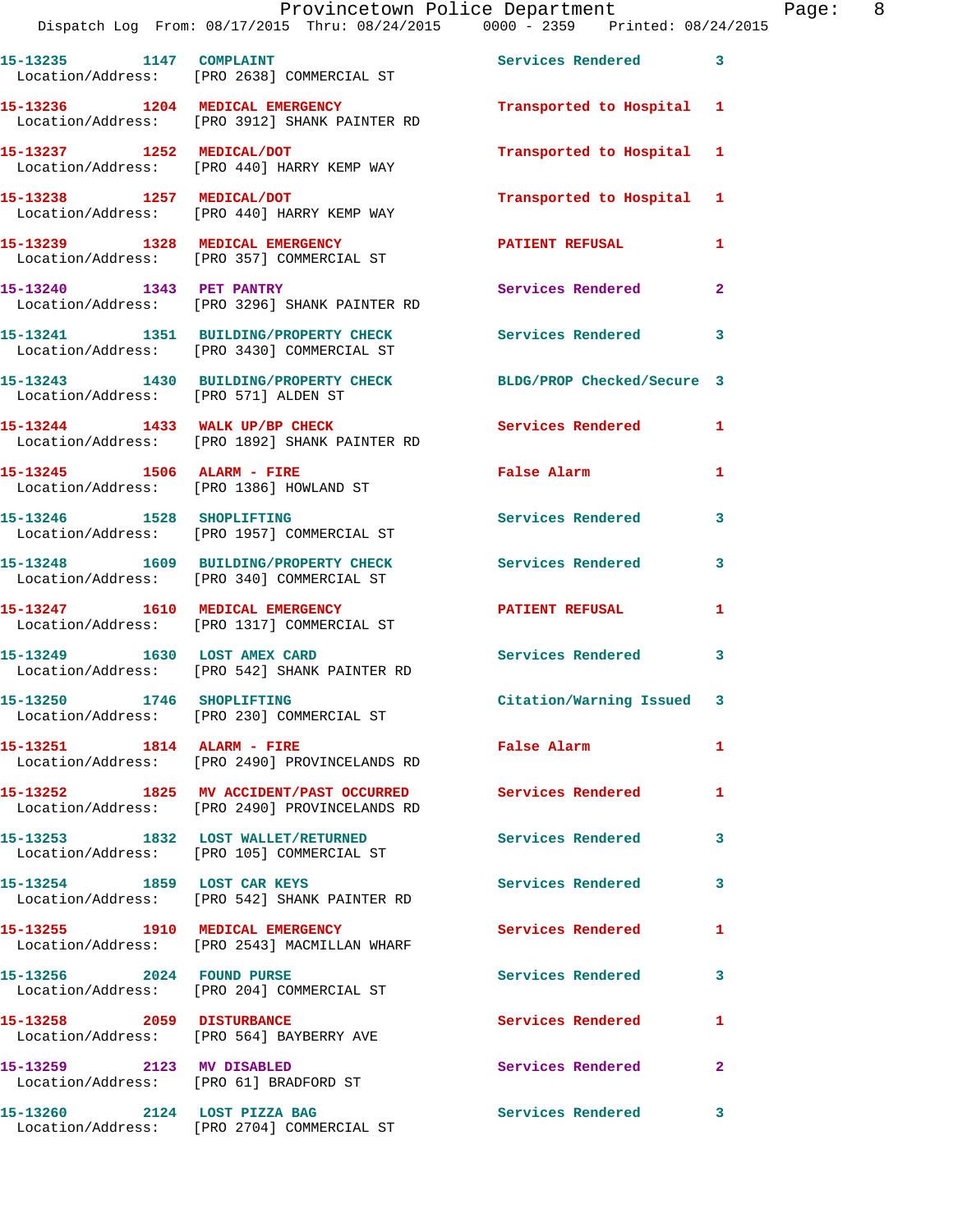Dispatch Log From: 08/17/2015 Thru: 08/24/2015 0000 - 2359 Printed: 08/24/2015

|                                                               | 15-13261 2140 DISORDERLY<br>Location/Address: [PRO 485] MASONIC PL                                             | Services Rendered         | $\mathbf{2}$ |    |
|---------------------------------------------------------------|----------------------------------------------------------------------------------------------------------------|---------------------------|--------------|----|
| 15-13262 2142 NOISE COMPLAINT<br>Location/Address: CONWELL ST |                                                                                                                | Services Rendered         | 3            |    |
|                                                               | 15-13263 2154 NOISE COMPLAINT<br>Location/Address: [PRO 995] MILLER HILL RD                                    | Could Not Locate          | 3            |    |
|                                                               | 15-13264 2158 PARKING COMPLAINT / GENERAL Citation/Warning Issued<br>Location/Address: [PRO 1295] BRADFORD ST  |                           | 3            |    |
|                                                               | 15-13265 2212 COMPLAINT - STREET PERFORMERS Services Rendered 3<br>Location/Address: [PRO 105] COMMERCIAL ST   |                           |              |    |
|                                                               | 15-13267 2248 ASSIST CITIZEN<br>Location/Address: [PRO 542] SHANK PAINTER RD                                   | <b>Services Rendered</b>  | 3            |    |
|                                                               | 15-13268 2315 BUILDING/PROPERTY CHECK Services Rendered 3<br>Location/Address: [PRO 3257] SHANK PAINTER RD     |                           |              |    |
| Location/Address: BRADFORD ST                                 | 15-13269 2317 BUILDING/PROPERTY CHECK BLDG/PROP Checked/Secure 3                                               |                           |              |    |
|                                                               | 15-13270 2324 MV COMPLAINT<br>Location/Address: [PRO 1296] BRADFORD ST                                         | Services Rendered 2       |              |    |
|                                                               | 15-13271 2332 BUILDING/PROPERTY CHECK BLDG/PROP Checked/Secure 3<br>Location/Address: [PRO 3287] ROUTE 6       |                           |              |    |
| 15-13272 2347 MV STOP                                         | Location/Address: [PRO 606] CONWELL ST                                                                         | <b>VERBAL WARNING</b>     | 3            |    |
|                                                               | 15-13273 2348 MV OBSERVANCE / ASSIGNMENT Services Rendered 3<br>Location/Address: [PRO 1892] SHANK PAINTER RD  |                           |              |    |
| For Date: $08/20/2015$ - Thursday                             |                                                                                                                |                           |              |    |
|                                                               | 15-13275 0000 BUILDING/PROPERTY CHECK BLDG/PROP Checked/Secure 3<br>Location/Address: [PRO 440] HARRY KEMP WAY |                           |              |    |
|                                                               | 15-13277 0002 LARCENY /FORGERY/ FRAUD Services Rendered<br>Location/Address: [PRO 399] COMMERCIAL ST           |                           | $\mathbf{2}$ |    |
|                                                               | 15-13278 0016 LOBBY TRAFFIC<br>Location/Address: [PRO 542] SHANK PAINTER RD                                    | Services Rendered         | $\mathbf{2}$ | 42 |
| 15-13279 0024 FOLLOW UP                                       | Location/Address: [PRO 399] COMMERCIAL ST                                                                      | No Action Required        | $\mathbf{2}$ |    |
|                                                               | 15-13281 0032 FOUND WALLET<br>Location/Address: [PRO 542] SHANK PAINTER RD                                     | Services Rendered         | 3            |    |
| 15-13280 0034 DISTURBANCE                                     | Location/Address: WINTHROP ST + COMMERCIAL ST                                                                  | <b>GONE ON ARRIVAL</b>    | 1            |    |
|                                                               | 15-13283 0036 PARK, WALK & TALK<br>Location/Address: [PRO 3405] COMMERCIAL ST                                  | Services Rendered         | $\mathbf{2}$ |    |
| 15-13286 0104 MV DISABLED<br>Location/Address: COMMERCIAL ST  |                                                                                                                | No Action Required        | $\mathbf{2}$ |    |
|                                                               | 15-13287 0110 MEDICAL EMERGENCY<br>Location/Address: GOSNOLD ST + COMMERCIAL ST                                | Transported to Hospital 1 |              |    |
|                                                               | 15-13288 0120 MEDICAL EMERGENCY<br>Location/Address: [PRO 1662] PEARL ST                                       | <b>PATIENT REFUSAL</b>    | 1            |    |
|                                                               | 15-13289 0120 NOISE COMPLAINT                                                                                  | SPOKEN TO                 | 3            |    |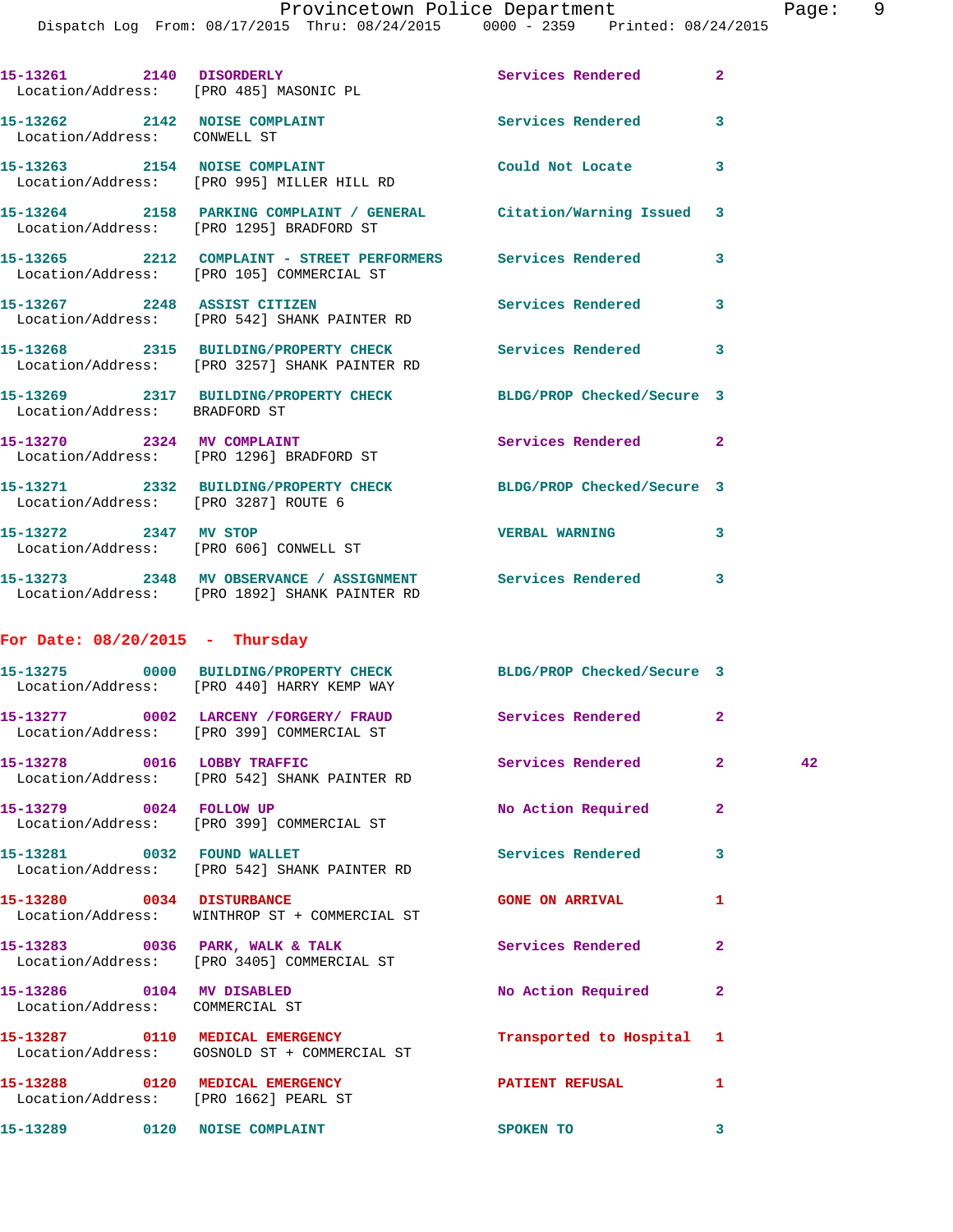|                                                               | Dispatch Log From: 08/17/2015 Thru: 08/24/2015 0000 - 2359 Printed: 08/24/2015                                 | Provincetown Police Department | Page:        | 10 |
|---------------------------------------------------------------|----------------------------------------------------------------------------------------------------------------|--------------------------------|--------------|----|
|                                                               | Location/Address: [PRO 175] COMMERCIAL ST                                                                      |                                |              |    |
| 15-13290 0121 FOUND KEY                                       | Location/Address: [PRO 80] CARVER ST                                                                           | Services Rendered 3            |              |    |
|                                                               | 15-13291 0208 MV STOP<br>Location/Address: [PRO 542] SHANK PAINTER RD                                          | <b>VERBAL WARNING</b>          | 3            |    |
|                                                               | 15-13292 0246 BUILDING/PROPERTY CHECK BLDG/PROP Checked/Secure 3<br>Location/Address: [PRO 3609] COMMERCIAL ST |                                |              |    |
|                                                               | 15-13293 0507 BUILDING/PROPERTY CHECK BLDG/PROP Checked/Secure 3<br>Location/Address: [PRO 446] HOWLAND ST     |                                |              |    |
|                                                               | 15-13294 0532 BUILDING/PROPERTY CHECK BLDG/PROP Checked/Secure 3<br>Location/Address: [PRO 1638] COMMERCIAL ST |                                |              |    |
|                                                               | 15-13295 0549 BUILDING/PROPERTY CHECK BLDG/PROP Checked/Secure 3<br>Location/Address: [PRO 444] HIGH POLE HILL |                                |              |    |
|                                                               | 15-13296 0600 BUILDING/PROPERTY CHECK BLDG/PROP Checked/Secure 3<br>Location/Address: [PRO 1989] COMMERCIAL ST |                                |              |    |
|                                                               | 15-13297 0600 MV OBSERVANCE / ASSIGNMENT Services Rendered 3<br>Location/Address: [PRO 2519] ROUTE 6           |                                |              |    |
| 15-13298 0604 MV STOP                                         | Location/Address: [PRO 3296] SHANK PAINTER RD                                                                  | <b>VERBAL WARNING</b>          | 3            |    |
| 15-13299 0637 COMPLAINT<br>Location/Address: COURT ST         |                                                                                                                | Services Rendered              | 3            |    |
| Location/Address: [PRO 3287] ROUTE 6                          | 15-13300 0838 BUILDING/PROPERTY CHECK BLDG/PROP Checked/Secure 3                                               |                                |              |    |
|                                                               | 15-13301 0844 BIKE GENERAL/THREE WHEELER Services Rendered 2<br>Location: [PRO 2938] PEARL ST LANDING          |                                |              |    |
|                                                               | 15-13302 0858 BIKE GENERAL/TIRES<br>Location/Address: [PRO 437] FREEMAN ST                                     | SPOKEN TO                      | $\mathbf{2}$ |    |
| 15-13303 0917 MV COMPLAINT<br>Location/Address: COMMERCIAL ST |                                                                                                                | <b>Services Rendered</b> 2     |              |    |
| 15-13304 0922 MV STOP                                         | Location/Address: [PRO 61] BRADFORD ST                                                                         | <b>VERBAL WARNING 3</b>        |              |    |
|                                                               | 15-13305 0938 BUILDING/PROPERTY CHECK BLDG/PROP Checked/Secure 3<br>Location/Address: [PRO 3317] CEMETERY RD   |                                |              |    |
|                                                               | 15-13306 0938 BUILDING/PROPERTY CHECK BLDG/PROP Checked/Secure 3<br>Location/Address: [PRO 3318] CEMETERY RD   |                                |              |    |
|                                                               | 15-13307 0942 BIKE GENERAL/OBSTRUCTING Services Rendered 2<br>Location/Address: [PRO 3908] COMMERCIAL ST       |                                |              |    |
|                                                               | 15-13308 0943 ANIMAL CALL/QUARANTINE SPOKEN TO<br>Location/Address: [PRO 2645] SHANK PAINTER RD                |                                | $\mathbf{2}$ |    |
|                                                               | 15-13309 1031 MEDICAL EMERGENCY/D.O.T<br>Location/Address: [PRO 440] HARRY KEMP WAY                            | Transported to Hospital 1      |              |    |
| 15-13310 1054 LOST WALLET                                     | Location/Address: [PRO 3296] SHANK PAINTER RD                                                                  | Services Rendered              | 3            |    |
|                                                               | 15-13311 1100 MEDICAL EMERGENCY/BROKEN Services Rendered 1<br>Location/Address: [PRO 2898] JEROME SMITH RD     |                                |              |    |
| Location/Address: STANDISH ST                                 | 15-13312 1118 PARKING COMPLAINT / GENERAL SPOKEN TO                                                            |                                | 3            |    |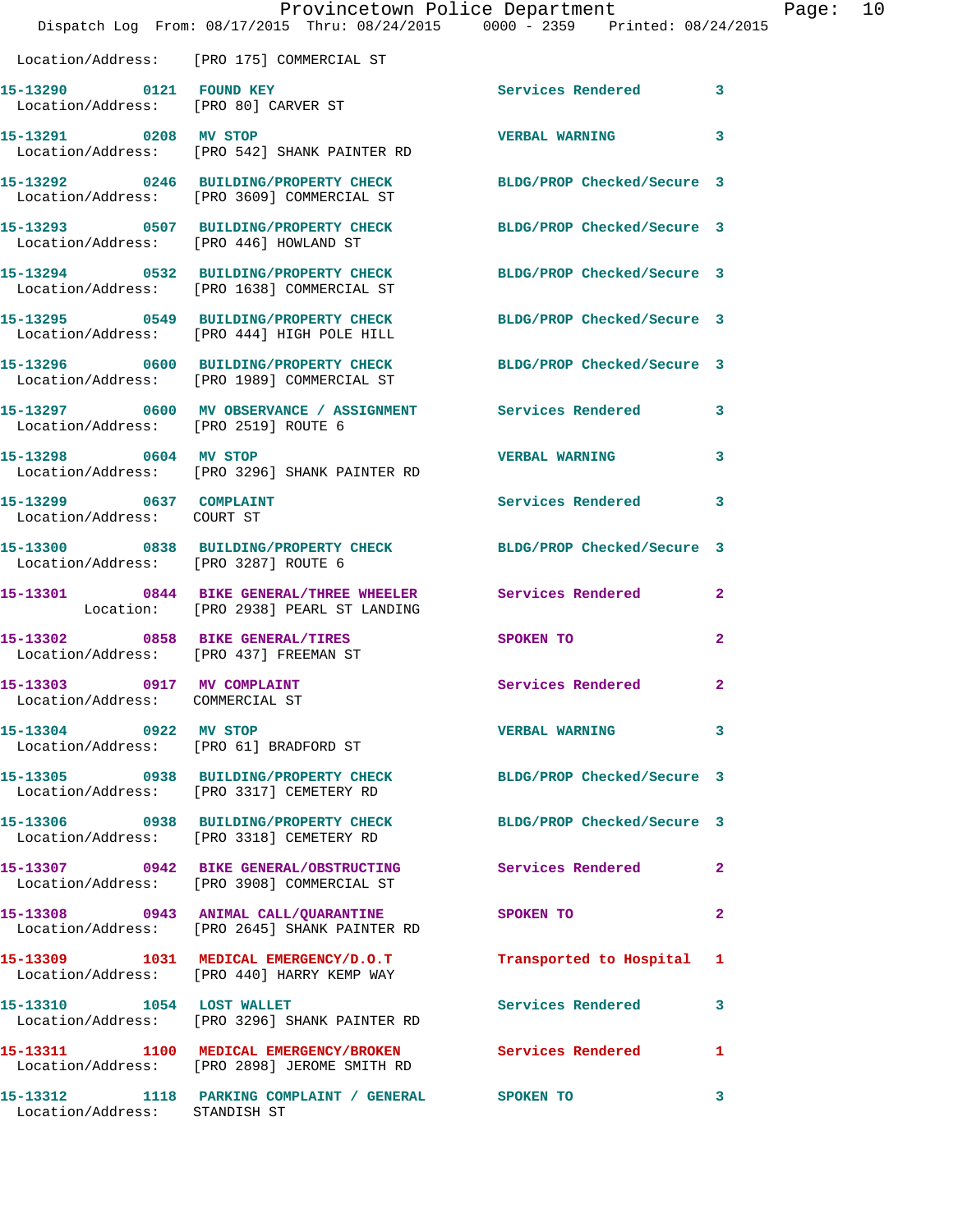|                             | Provincetown Police Department<br>Dispatch Log From: 08/17/2015 Thru: 08/24/2015 0000 - 2359 Printed: 08/24/2015                              |                           |              | Page: 11 |  |
|-----------------------------|-----------------------------------------------------------------------------------------------------------------------------------------------|---------------------------|--------------|----------|--|
| 15-13313 1143 MV STOP       | Location/Address: [PRO 57] BRADFORD ST                                                                                                        | <b>VERBAL WARNING</b> 3   |              |          |  |
|                             | 15-13314 1151 MV STOP 15 VERBAL WARNING<br>Location/Address: [PRO 542] SHANK PAINTER RD                                                       |                           |              |          |  |
|                             | 15-13315 1215 MV COMPLAINT<br>Location/Address: [PRO 1464] COMMERCIAL ST                                                                      | Services Rendered 2       |              |          |  |
|                             | 15-13316 1233 ALARM - FIRE False Alarm<br>Location/Address: [PRO 106] COMMERCIAL ST                                                           |                           | $\mathbf{1}$ |          |  |
|                             | 15-13317 1242 LOST CHILD<br>Location: [PRO 3431] LOPES SQUARE                                                                                 | Services Rendered 1       |              |          |  |
|                             | 15-13318 1306 SERVICE CALL/DRONE 15 Services Rendered 3<br>Location/Address: [PRO 208] COMMERCIAL ST                                          |                           |              |          |  |
|                             | 15-13319 1315 FIRE, STRUCTURE<br>Location/Address: [PRO 2763] CONANT ST                                                                       | Transported to Hospital 1 |              |          |  |
|                             | 15-13320 1334 PARKING COMPLAINT / GENERAL Services Rendered 3<br>Location/Address: W VINE ST + BRADFORD ST EXT                                |                           |              |          |  |
| 15-13321 1339 LOST PURSE    | Location/Address: [PRO 542] SHANK PAINTER RD                                                                                                  | Services Rendered 3       |              |          |  |
| Location/Address: KINGS WAY | 15-13322 1341 LOST DOG                                                                                                                        | Services Rendered         | $\mathbf{2}$ |          |  |
|                             | 15-13323 1454 MV ACCIDENT 1 2000 Services Rendered 1<br>Location/Address: [PRO 3296] SHANK PAINTER RD<br>Refer To Accident: $15-47-\text{AC}$ |                           |              | 3        |  |
|                             | 15-13324 1506 PARADE<br>Location/Address: [PRO 542] SHANK PAINTER RD                                                                          | Services Rendered 2       |              |          |  |
|                             | 15-13325 1507 VANDALISM<br>Location/Address: [PRO 2866] COMMERCIAL ST                                                                         | Services Rendered 3       |              |          |  |
|                             | 15-13328 1608 BURGLAR ALARM<br>Location/Address: [PRO 2558] BRADFORD ST                                                                       | False Alarm               | $\mathbf{1}$ |          |  |
|                             | 15-13329    1614    ALARM - FIRE<br>Location/Address: [PRO 1386] HOWLAND ST                                                                   | False Alarm               | 1            |          |  |
|                             | 15-13330 1640 DISORDERLY<br>Location/Address: [PRO 204] COMMERCIAL ST                                                                         | SPOKEN TO                 | $\mathbf{2}$ |          |  |
|                             | 15-13331 1650 MEDICAL EMERGENCY<br>Location/Address: [PRO 2539] RYDER ST EXT                                                                  | Services Rendered         | 1            |          |  |
|                             | 15-13333 1722 ESCORT USPO TRUCK<br>Location/Address: [PRO 175] COMMERCIAL ST                                                                  | Services Rendered         | 3            |          |  |
| 15-13334 1738 SHOPLIFTING   | Location/Address: [PRO 290] COMMERCIAL ST                                                                                                     | No Action Required 3      |              | 1        |  |
|                             | 15-13336 1741 LOST PURSE<br>Location/Address: [PRO 3392] COMMERCIAL ST                                                                        | Services Rendered         | 3            |          |  |
| 15-13335 1746 DISORDERLY    | Location/Address: [PRO 43] BRADFORD ST                                                                                                        | Services Rendered         | $\mathbf{2}$ |          |  |
|                             | 15-13337 1752 LOST BAG/PHONE<br>Location/Address: [PRO 542] SHANK PAINTER RD                                                                  | Services Rendered         | 3            |          |  |
| 15-13338 1813 DISORDERLY    | Location/Address: [PRO 182] COMMERCIAL ST                                                                                                     | Services Rendered         | $\mathbf{2}$ |          |  |
|                             |                                                                                                                                               |                           |              |          |  |

**15-13339 1832 MEDICAL EMERGENCY Transported to Hospital 1**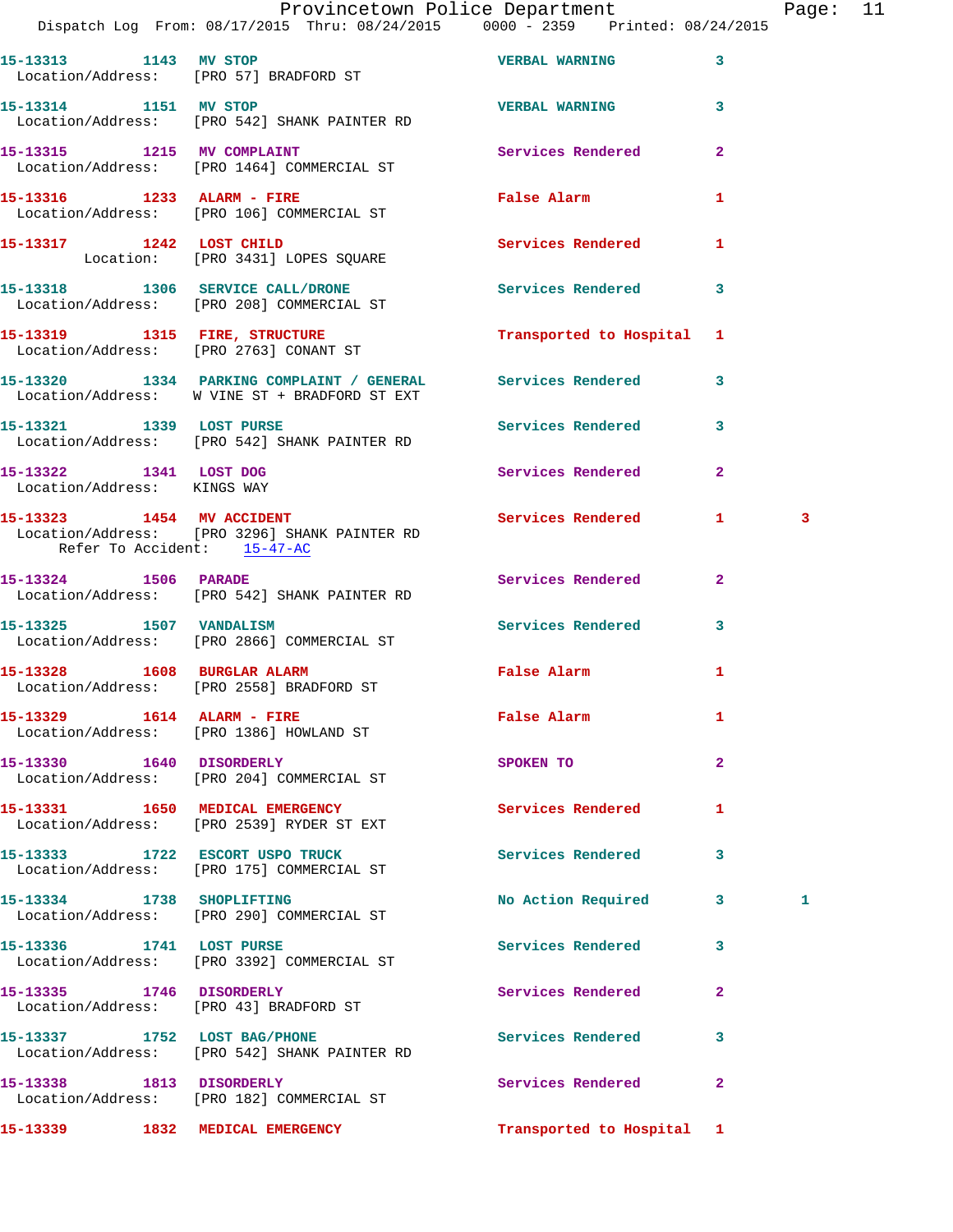|                                                    | Provincetown Police Department                                                                                |                                                                                                                                                                                                                                     |                         | Page: 12 |  |
|----------------------------------------------------|---------------------------------------------------------------------------------------------------------------|-------------------------------------------------------------------------------------------------------------------------------------------------------------------------------------------------------------------------------------|-------------------------|----------|--|
|                                                    | Dispatch Log From: 08/17/2015 Thru: 08/24/2015 0000 - 2359 Printed: 08/24/2015                                |                                                                                                                                                                                                                                     |                         |          |  |
|                                                    | Location/Address: [PRO 3405] COMMERCIAL ST                                                                    |                                                                                                                                                                                                                                     |                         |          |  |
|                                                    | 15-13340 1857 COMPLAINT - STREET PERFORMERS Services Rendered 3<br>Location/Address: [PRO 1952] COMMERCIAL ST |                                                                                                                                                                                                                                     |                         |          |  |
|                                                    | 15-13341 1903 ASSIST CITIZEN 5ervices Rendered 3<br>Location: [PRO 3431] LOPES SQUARE                         |                                                                                                                                                                                                                                     |                         |          |  |
|                                                    | 15-13343 1932 TRESPASS<br>Location/Address: [PRO 265] BRADFORD ST                                             | Services Rendered 2                                                                                                                                                                                                                 |                         |          |  |
| 15-13344 1936 MV STOP<br>Location/Address: ROUTE 6 |                                                                                                               | VERBAL WARNING 3                                                                                                                                                                                                                    |                         |          |  |
|                                                    | 15-13345 1941 SUSPICIOUS ACTIVITY<br>Location/Address: [PRO 1119] WAREHAM ST                                  | Services Rendered 2                                                                                                                                                                                                                 |                         |          |  |
|                                                    | 15-13347 1946 MEDICAL EMERGENCY<br>Location/Address: [PRO 165] COMMERCIAL ST                                  | Transported to Hospital 1                                                                                                                                                                                                           |                         |          |  |
|                                                    | 15-13348 1953 COMPLAINT<br>Location/Address: [PRO 2638] COMMERCIAL ST                                         | Services Rendered 3                                                                                                                                                                                                                 |                         |          |  |
|                                                    | 15-13349 1956 COMPLAINT<br>Location/Address: [PRO 175] COMMERCIAL ST                                          | No Action Required 3                                                                                                                                                                                                                |                         |          |  |
|                                                    | 15-13351 2003 ASSAULT<br>Location/Address: [PRO 3633] COMMERCIAL ST                                           | Services Rendered 1                                                                                                                                                                                                                 |                         |          |  |
|                                                    | 15-13352 2009 LOST MOTORCYCLE PLATE 3 Services Rendered 3<br>Location/Address: [PRO 3296] SHANK PAINTER RD    |                                                                                                                                                                                                                                     |                         |          |  |
|                                                    | 15-13353 2021 MEDICAL EMERGENCY<br>Location/Address: [PRO 146] COMMERCIAL ST                                  | Services Rendered 1                                                                                                                                                                                                                 |                         |          |  |
|                                                    | 15-13354 2048 FOUND LIC/RETURNED<br>Location/Address: [PRO 542] SHANK PAINTER RD                              | Services Rendered 3                                                                                                                                                                                                                 |                         |          |  |
|                                                    | 15-13355 2053 MEDICAL EMERGENCY<br>Location/Address: BRADFORD ST + SHANK PAINTER RD                           | Transported to Hospital 1                                                                                                                                                                                                           |                         |          |  |
|                                                    | 15-13356 2108 BUILDING/PROPERTY CHECK<br>Location/Address: [PRO 519] RACE POINT RD                            | BLDG/PROP Checked/Secure 3                                                                                                                                                                                                          |                         |          |  |
|                                                    | 15-13357 2110 PARK, WALK & TALK<br>Location/Address: [PRO 105] COMMERCIAL ST                                  | Services Rendered                                                                                                                                                                                                                   | $\mathbf{2}$            |          |  |
|                                                    | 15-13359 2150 FOUND WALLET/RETURNED<br>Location: [PRO 3431] LOPES SQUARE                                      | <b>Services Rendered</b>                                                                                                                                                                                                            | 3                       |          |  |
|                                                    | 15-13360 2154 DISTURBANCE<br>Location/Address: GOSNOLD ST + COMMERCIAL ST                                     | No Action Required                                                                                                                                                                                                                  | $\mathbf{1}$            |          |  |
|                                                    | 15-13361 2200 DOG BARKING<br>Location/Address: [PRO 3178] MEADOW RD                                           | Services Rendered                                                                                                                                                                                                                   | $\mathbf{2}$            |          |  |
| Location/Address: COMMERCIAL ST                    | 15-13362 2209 COMPLAINT - STREET PERFORMERS SPOKEN TO                                                         |                                                                                                                                                                                                                                     | $\overline{\mathbf{3}}$ | 1        |  |
|                                                    | 15-13363 2243 LOBBY TRAFFIC<br>Location/Address: [PRO 542] SHANK PAINTER RD                                   | Services Rendered 3                                                                                                                                                                                                                 |                         | 40       |  |
|                                                    | 15-13366 2324 MISSING PERSON<br>Location/Address: [PRO 1221] PROVINCELANDS RD                                 | Services Rendered 1                                                                                                                                                                                                                 |                         |          |  |
|                                                    | 15-13367 2333 BUILDING/PROPERTY CHECK<br>Location/Address: [PRO 75] CAPTAIN BERTIE RD                         | BLDG/PROP Checked/Secure 3                                                                                                                                                                                                          |                         |          |  |
| 15-13368 2335 BARKING DOG                          | Location/Address: [PRO 2911] COMMERCIAL ST                                                                    | <b>Unfounded</b> and the control of the control of the control of the control of the control of the control of the control of the control of the control of the control of the control of the control of the control of the control | $\mathbf{2}$            |          |  |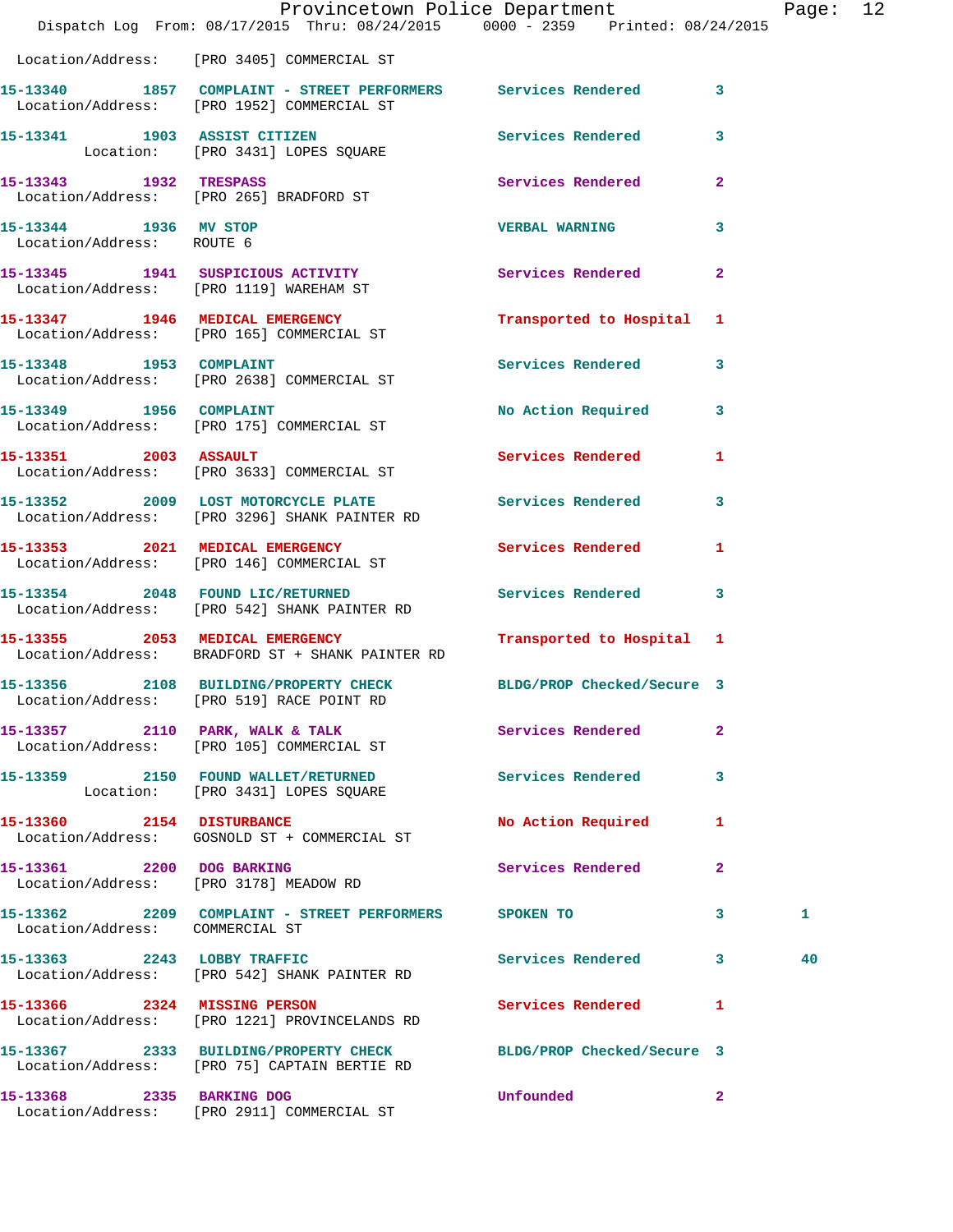## **For Date: 08/21/2015 - Friday**

| 15-13370 0008 STOLEN PHONE                          | Location/Address: [PRO 542] SHANK PAINTER RD                                            | Services Rendered 2        |                |
|-----------------------------------------------------|-----------------------------------------------------------------------------------------|----------------------------|----------------|
|                                                     | 15-13372 0028 MEDICAL EMERGENCY<br>Location/Address: [PRO 2052] COMMERCIAL ST           | Transported to Hospital 1  |                |
| 15-13373 0047 FIREWORKS                             | Location/Address: [PRO 385] COMMERCIAL ST                                               | <b>GONE ON ARRIVAL</b>     | $\overline{2}$ |
| 15-13375 0105 MV STOP                               | Location/Address: BRADFORD ST + CENTER ST                                               | <b>VERBAL WARNING</b>      | 3              |
| 15-13377 0117 DISTURBANCE                           | Location/Address: [PRO 2832] COMMERCIAL ST                                              | <b>Services Rendered</b>   | $\mathbf{1}$   |
| 15-13378 0210 FIREWORKS                             | Location/Address: [PRO 2052] COMMERCIAL ST                                              | SPOKEN TO                  | $\overline{2}$ |
| 15-13379 0222 BAR CHECK                             | Location/Address: [PRO 3276] COMMERCIAL ST                                              | <b>Services Rendered</b>   | $\overline{2}$ |
| 15-13380 0237 MV STOP<br>Refer To Arrest: 15-238-AR | Location/Address: BRADFORD ST + CENTER ST                                               | Arrest(s) Made             | 3              |
|                                                     | 15-13381 0317 ALARM - GENERAL<br>Location/Address: [PRO 537] SHANK PAINTER RD           | False Alarm                | $\mathbf{1}$   |
|                                                     | 15-13382 0348 ALARM - GENERAL<br>Location/Address: [PRO 537] SHANK PAINTER RD           | False Alarm                | $\mathbf{1}$   |
|                                                     | 15-13383 0401 PARK, WALK & TALK<br>Location/Address: [PRO 539] SHANK PAINTER RD         | <b>Services Rendered</b> 2 |                |
|                                                     | 15-13384 0429 MEDICAL EMERGENCY<br>Location/Address: [PRO 1009] NELSON AVE              | Transported to Hospital 1  |                |
|                                                     | 15-13385 0509 BUILDING/PROPERTY CHECK<br>Location/Address: [PRO 1780] JOHNSON ST        | BLDG/PROP Checked/Secure 3 |                |
| 15-13386 0609 FLIGHT COVERAGE                       | Location/Address: [PRO 516] RACE POINT RD                                               | Services Rendered 2        |                |
|                                                     | 15-13387 0705 ALARM - FIRE<br>Location/Address: [PRO 1223] COMMERCIAL ST                | <b>False Alarm</b>         | $\mathbf{1}$   |
| 15-13388 0751 COURT RUN                             | Location/Address: [PRO 542] SHANK PAINTER RD                                            | <b>Services Rendered</b>   | 3              |
| 15-13389 0821 FALL/TRANSPORT                        | Location/Address: [PRO 1298] BRADFORD ST                                                | Transported to Hospital 1  |                |
| 15-13391 0910 LOST WALLET                           | Location/Address: [PRO 146] COMMERCIAL ST                                               | Services Rendered          | 3              |
|                                                     | 15-13392 0932 MEDICAL EMERGENCY/TRANSPORT<br>Location/Address: [PRO 2217] COMMERCIAL ST | Transported to Hospital 1  |                |
| 15-13393 0959 MISSING PERSON                        | Location/Address: [PRO 1184] COMMERCIAL ST                                              | SPOKEN TO                  | $\mathbf{1}$   |
| 15-13394 1005 MV HIT & RUN                          | Location/Address: [PRO 632] COMMERCIAL ST                                               | Services Rendered          | $\overline{2}$ |
| 15-13395 1028 LOST CREDIT CARD                      | Location: [PRO 3431] LOPES SQUARE                                                       | Services Rendered          | 3              |
|                                                     | 15-13396 1111 LOST POCKETBOOK/RETURNED                                                  | No Action Required         | 3              |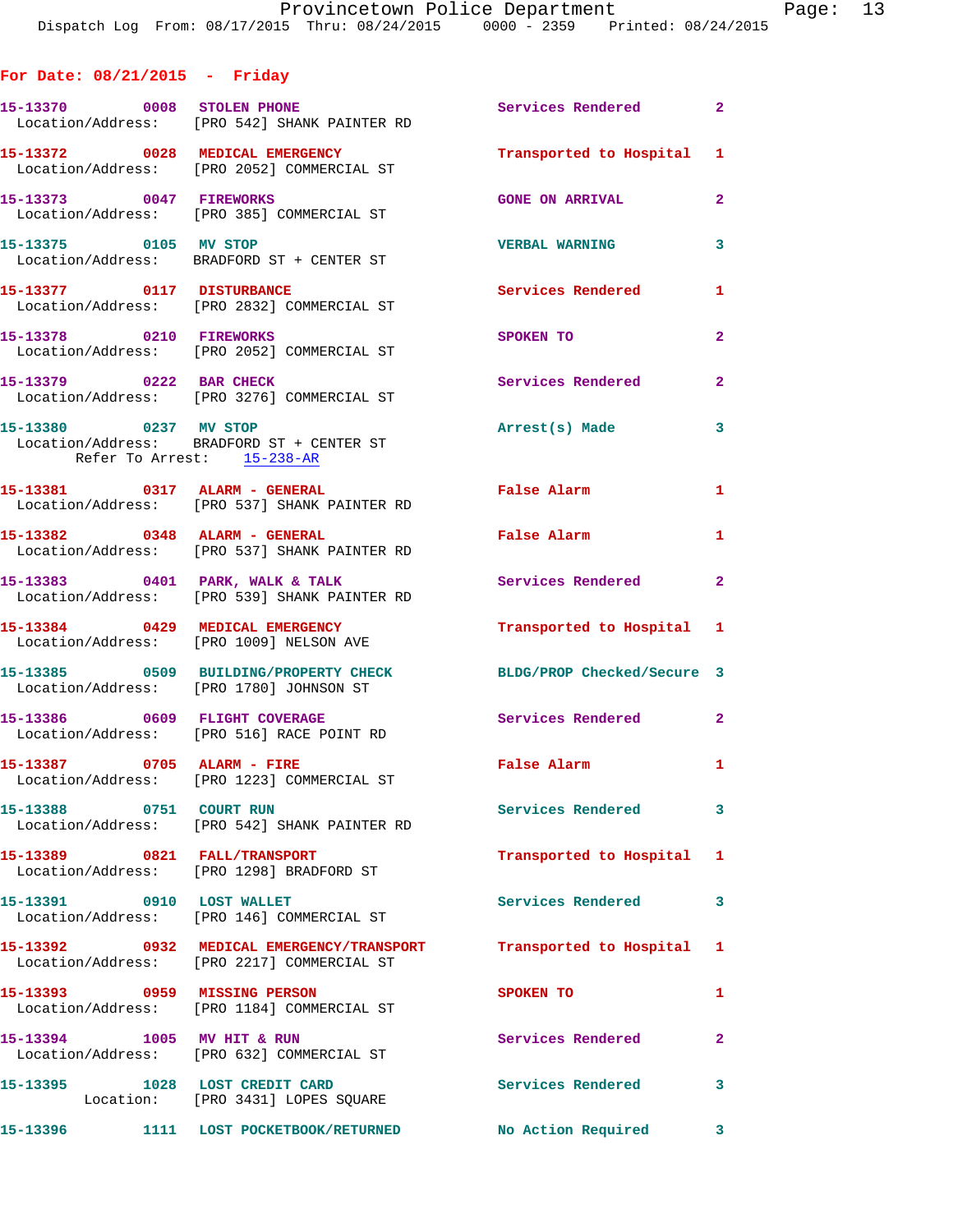|                               | Provincetown Police Department The Rage: 14<br>Dispatch Log From: 08/17/2015 Thru: 08/24/2015 0000 - 2359 Printed: 08/24/2015 |                           |                |   |  |
|-------------------------------|-------------------------------------------------------------------------------------------------------------------------------|---------------------------|----------------|---|--|
|                               | Location/Address: [PRO 3398] COMMERCIAL ST                                                                                    |                           |                |   |  |
|                               | 15-13397 1135 LOST WALLET<br>Location/Address: [PRO 542] SHANK PAINTER RD                                                     | Services Rendered 3       |                |   |  |
|                               | 15-13398 1145 MINOR MV ACCIDENT Services Rendered 1<br>Location/Address: [PRO 1952] COMMERCIAL ST                             |                           |                |   |  |
|                               | 15-13400 1231 LOST WALLET<br>Location/Address: [PRO 542] SHANK PAINTER RD                                                     | Services Rendered 3       |                |   |  |
| 15-13401 1238 DOG IN MV       | Location/Address: [PRO 536] SHANK PAINTER RD                                                                                  | <b>GONE ON ARRIVAL</b>    | $\mathbf{2}$   |   |  |
|                               | 15-13402 1314 COMPLAINT<br>Location/Address: [PRO 542] SHANK PAINTER RD                                                       | Services Rendered 3       |                |   |  |
|                               | 15-13403 1335 ALARM - FIRE<br>Location/Address: [PRO 1212] FRANKLIN ST                                                        | Services Rendered         | $\mathbf{1}$   |   |  |
|                               | 15-13404 1422 LOST WALLET<br>Location/Address: [PRO 542] SHANK PAINTER RD                                                     | Services Rendered 3       |                |   |  |
|                               | 15-13405 1433 MV ACCIDENT<br>Location/Address: [PRO 3259] MACMILLAN WHARF                                                     | PATIENT REFUSAL           | 1              |   |  |
| Location/Address: MONTELLO ST | 15-13406 1440 INJURED CORMORANT GONE ON ARRIVAL                                                                               |                           | $\overline{2}$ |   |  |
|                               | 15-13484 1500 GENERATOR WEEKLY TEST                                                                                           | No Action Required 3      |                |   |  |
|                               | 15-13407 1511 FOLLOW UP<br>Location/Address: [PRO 564] BAYBERRY AVE                                                           | SPOKEN TO                 | $\mathbf{2}$   |   |  |
|                               | 15-13408 1521 SHOPLIFTING<br>Location/Address: [PRO 230] COMMERCIAL ST                                                        | Services Rendered 3       |                |   |  |
|                               | 15-13409 1532 MEDICAL EMERGENCY/D.O.T. Transported to Hospital 1<br>Location/Address: [PRO 440] HARRY KEMP WAY                |                           |                |   |  |
|                               | 15-13410 1544 WELL BEING CHECK<br>Location/Address: [PRO 442] HARRY KEMP WAY                                                  | SPOKEN TO                 | 3              |   |  |
|                               | 15-13411 1557 MEDICAL EMERGENCY<br>Location/Address: [PRO 444] HIGH POLE HILL                                                 | PATIENT REFUSAL           | -1             |   |  |
| 15-13431 1600 COMPLAINT       | Location/Address: [PRO 2265] COMMERCIAL ST                                                                                    | Services Rendered 3       |                |   |  |
|                               | 15-13412 1621 BUILDING/PROPERTY CHECK BLDG/PROP Checked/Secure 3<br>Location/Address: [PRO 519] RACE POINT RD                 |                           |                |   |  |
| Location/Address: WINTHROP ST | 15-13414 1637 LOST CREDIT CARD                                                                                                | Services Rendered 3       |                |   |  |
|                               | 15-13415 1658 HAZARDS/GASOLINE<br>Location/Address: [PRO 539] SHANK PAINTER RD                                                | Removed Hazard            | $\mathbf{2}$   |   |  |
|                               | 15-13416 1701 FOUND WALLET<br>Location/Address: [PRO 1261] COMMERCIAL ST                                                      | Services Rendered         | 3              |   |  |
|                               | 15-13417 1714 LOST PRADA GLASSES<br>Location/Address: [PRO 1952] COMMERCIAL ST                                                | Services Rendered 3       |                |   |  |
|                               | 15-13418 1718 FOUND WALLET/RETURNED Services Rendered 3<br>Location/Address: [PRO 444] HIGH POLE HILL                         |                           |                | 1 |  |
|                               | 15-13420 1805 MEDICAL EMERGENCY<br>Location/Address: [PRO 440] HARRY KEMP WAY                                                 | Transported to Hospital 1 |                |   |  |
|                               | 15-13421 1807 FOUND WALLET                                                                                                    | Services Rendered 3       |                | 1 |  |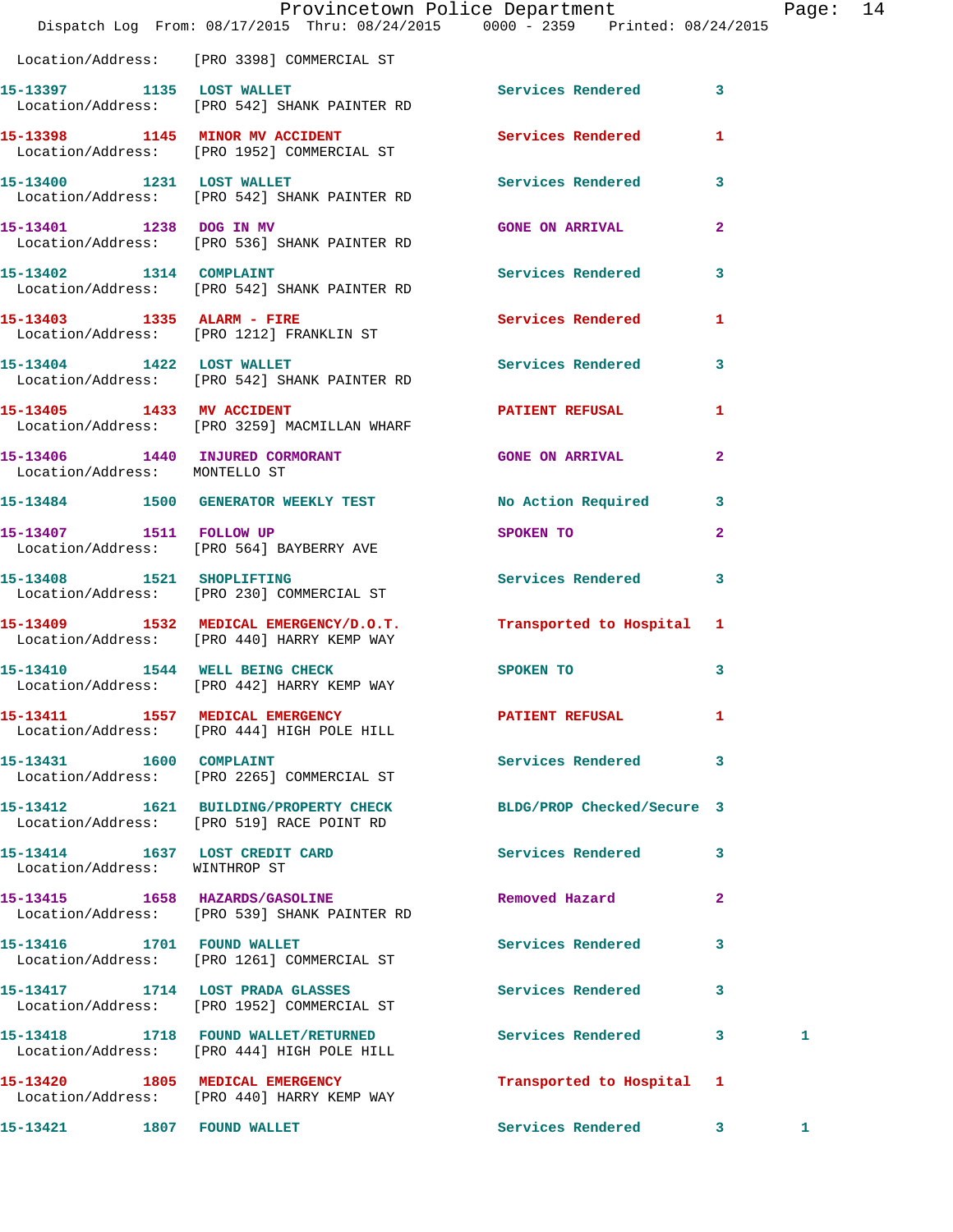|                                 | Dispatch Log From: 08/17/2015 Thru: 08/24/2015 0000 - 2359 Printed: 08/24/2015                       | Provincetown Police Department |              | Page: 15 |  |
|---------------------------------|------------------------------------------------------------------------------------------------------|--------------------------------|--------------|----------|--|
|                                 | Location/Address: [PRO 1638] COMMERCIAL ST                                                           |                                |              |          |  |
|                                 | 15-13422 1824 MV HIT & RUN<br>Location/Address: [PRO 3430] COMMERCIAL ST                             | Services Rendered 2            |              |          |  |
|                                 | 15-13423 1913 FOLLOW UP<br>Location/Address: [PRO 3443] COMMERCIAL ST                                | No Action Required 2           |              |          |  |
|                                 | 15-13424 1916 DISTURBANCE<br>Location/Address: [PRO 2539] RYDER ST EXT                               | No Action Required 1           |              |          |  |
| Location/Address: [OT] OAK ST   | 15-13425 1918 FOUND CT DRIVER'S LICENSE Services Rendered                                            |                                | $\mathbf{3}$ |          |  |
| 15-13426 1941 COMPLAINT         | Location/Address: [PRO 2044] COMMERCIAL ST                                                           | Services Rendered 3            |              |          |  |
|                                 | 15-13427 1957 FOUND WALLET<br>Location/Address: [PRO 2492] WINSLOW ST                                | Services Rendered 3            |              | 1        |  |
|                                 | 15-13428 2001 COMPLAINT - STREET PERFORMERS SPOKEN TO<br>Location/Address: [PRO 182] COMMERCIAL ST   |                                | 3            |          |  |
|                                 | 15-13429 2013 MEDICAL EMERGENCY<br>Location/Address: [PRO 221] COMMERCIAL ST                         | <b>Services Rendered</b>       | $\mathbf{1}$ |          |  |
|                                 | 15-13432 2052 BAR CHECK<br>Location/Address: [PRO 3633] COMMERCIAL ST                                | Services Rendered              | $\mathbf{2}$ |          |  |
|                                 | 15-13433 2056 COMPLAINT - STREET PERFORMERS SPOKEN TO<br>Location/Address: [PRO 182] COMMERCIAL ST   |                                | 3            |          |  |
| 15-13434 2108 MV STOP           | Location/Address: [PRO 2885] COMMERCIAL ST                                                           | <b>VERBAL WARNING</b>          | 3            |          |  |
|                                 | 15-13435 2111 BAR CHECK<br>Location/Address: [PRO 208] COMMERCIAL ST                                 | LICENSING/NO ACTION 2          |              |          |  |
|                                 | 15-13436 2116 HAZARDS IN ROADWAY<br>Location/Address: [PRO 542] SHANK PAINTER RD                     | Removed Hazard                 | $\mathbf{2}$ |          |  |
| Location/Address: COMMERCIAL ST | 15-13437 2117 PARKING COMPLAINT / GENERAL Services Rendered 3                                        |                                |              |          |  |
|                                 | 15-13438 2127 COMPLAINT - STREET PERFORMERS SPOKEN TO 3<br>Location/Address: [PRO 182] COMMERCIAL ST |                                |              |          |  |
|                                 | 15-13439 2211 BUILDING/PROPERTY CHECK'<br>Location/Address: [PRO 1952] COMMERCIAL ST                 | BLDG/PROP Checked/Secure 3     |              |          |  |
| 15-13441 2248 LOBBY TRAFFIC     | Location/Address: [PRO 542] SHANK PAINTER RD                                                         | Services Rendered 3            |              | 28       |  |
|                                 | 15-13440 2249 MEDICAL EMERGENCY<br>Location/Address: [PRO 2634] COURT ST                             | Transported to Hospital 1      |              |          |  |
|                                 | 15-13442 2252 NOISE COMPLAINT<br>Location/Address: [PRO 363] COMMERCIAL ST                           | SPOKEN TO                      | 3            |          |  |
| 15-13443 2313 MV STOP           | Location/Address: RYDER ST + COMMERCIAL ST                                                           | <b>VERBAL WARNING</b>          | $\mathbf{3}$ |          |  |
| Location/Address: BRADFORD ST   | 15-13444 2329 BUILDING/PROPERTY CHECK BLDG/PROP Checked/Secure 3                                     |                                |              |          |  |
|                                 | 15-13445 2343 FOUND IPHONE<br>Location/Address: [PRO 2219] COMMERCIAL ST                             | No Action Required 3           |              |          |  |
|                                 | 15-13446 2348 NOISE COMPLAINT<br>Location/Address: [PRO 3321] COMMERCIAL ST                          | SPOKEN TO                      | 3            | 1        |  |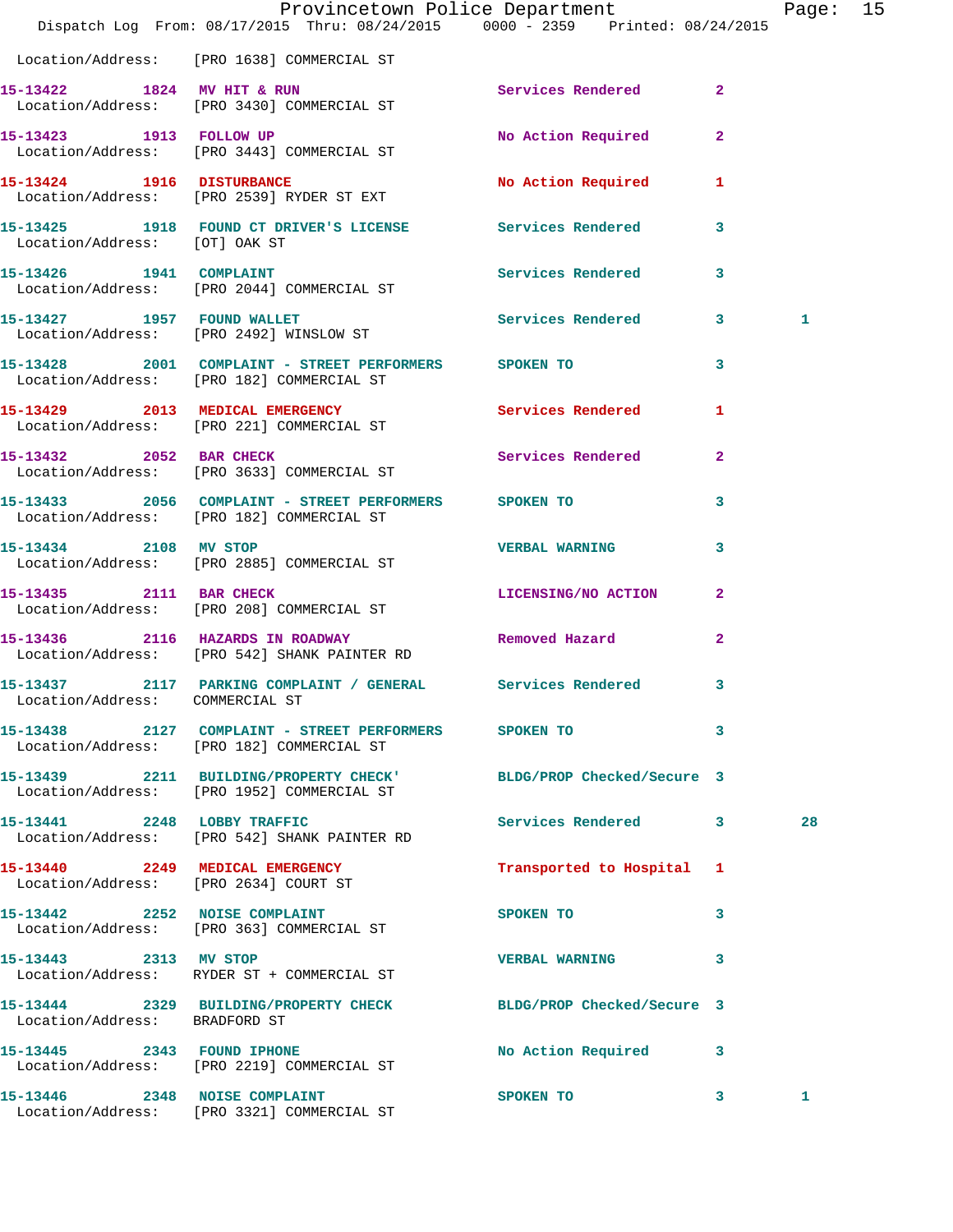|                                                              | Dispatch Log From: 08/17/2015 Thru: 08/24/2015 0000 - 2359 Printed: 08/24/2015                                    | Provincetown Police Department |                         | Page: 16 |  |
|--------------------------------------------------------------|-------------------------------------------------------------------------------------------------------------------|--------------------------------|-------------------------|----------|--|
|                                                              | 15-13447 2351 NOISE COMPLAINT SPOKEN TO<br>Location/Address: [PRO 1458] COMMERCIAL ST                             |                                | 3                       |          |  |
|                                                              | 15-13448 2353 NOISE COMPLAINT<br>Location/Address: [PRO 259] COMMERCIAL ST                                        | <b>SPOKEN TO</b>               | $\mathbf{3}$            |          |  |
|                                                              | 15-13449 2358 MV COMPLAINT<br>Location/Address: [PRO 146] COMMERCIAL ST                                           | Services Rendered              | $\mathbf{2}$            |          |  |
| For Date: $08/22/2015$ - Saturday                            |                                                                                                                   |                                |                         |          |  |
|                                                              | 15-13450 0004 NOISE COMPLAINT<br>Location/Address: [PRO 3321] COMMERCIAL ST                                       | Services Rendered 3            |                         |          |  |
|                                                              | 15-13452 0031 ASSIST CITIZEN<br>Location/Address: [PRO 32] BRADFORD ST                                            | Services Rendered              | 3                       |          |  |
|                                                              | 15-13453 0047 COMPLAINT<br>Location/Address: [PRO 208] COMMERCIAL ST                                              | Services Rendered              | 3                       |          |  |
| Location/Address: GOSNOLD ST                                 | 15-13455 0059 TRAFFIC CONTROL                                                                                     | No Action Required             | $\overline{\mathbf{3}}$ |          |  |
| Location/Address: CARVER ST                                  | 15-13458 0104 TRAFFIC CONTROL                                                                                     | Services Rendered 3            |                         |          |  |
|                                                              | 15-13460 0135 DISTURBANCE-FIGHT<br>Location/Address: [PRO 2616] COMMERCIAL ST                                     | No Action Required 1           |                         |          |  |
|                                                              | 15-13461 0151 MEDICAL EMERGENCY<br>Location/Address: [PRO 2977] COMMERCIAL ST                                     | Transported to Hospital 1      |                         |          |  |
|                                                              | 15-13462 0155 BUILDING/PROPERTY CHECK BLDG/PROP Checked/Secure 3<br>Location/Address: [PRO 433] RYDER ST EXT      |                                |                         |          |  |
|                                                              | 15-13463 0200 MV OBSERVANCE / ASSIGNMENT Services Rendered 3<br>Location/Address: BRADFORD ST + RYDER ST          |                                |                         |          |  |
|                                                              | 15-13464 0204 BUILDING/PROPERTY CHECK BLDG/PROP Checked/Secure 3<br>Location/Address: [PRO 447] JEROME SMITH RD   |                                |                         |          |  |
|                                                              | 15-13465 0207 BUILDING/PROPERTY CHECK<br>Location/Address: [PRO 444] HIGH POLE HILL                               | BLDG/PROP Checked/Secure 3     |                         |          |  |
|                                                              | 15-13466 0212 BUILDING/PROPERTY CHECK BLDG/PROP Checked/Secure 3<br>Location/Address: [PRO 3296] SHANK PAINTER RD |                                |                         |          |  |
| 15-13467 0214 MV STOP/OUI                                    | Location/Address: [PRO 46] BRADFORD ST + CENTRAL ST<br>Refer To Arrest: 15-240-AR                                 | VERBAL WARNING 3               |                         |          |  |
|                                                              | 15-13468 0217 MEDICAL EMERGENCY<br>Location/Address: WINTHROP ST + COMMERCIAL ST                                  | Transported to Hospital 1      |                         |          |  |
|                                                              | 15-13469 0219 MEDICAL EMERGENCY<br>Location/Address: CENTRAL ST + COMMERCIAL ST                                   | Transported to Hospital 1      |                         |          |  |
| 15-13470 0230 DISORDERLY<br>Location/Address: COMMERCIAL ST  |                                                                                                                   | Services Rendered              | $\mathbf{2}$            |          |  |
| 15-13471 0237 FOLLOW UP/OUI<br>Location/Address: BRADFORD ST | Refer To Arrest: 15-240-AR                                                                                        | Arrest(s) Made                 | $\mathbf{2}$            |          |  |
|                                                              | 15-13473 0326 ALARM - GENERAL<br>Location/Address: [PRO 1156] WINSLOW ST                                          | Services Rendered 1            |                         |          |  |
|                                                              | 15-13474 0454 PARKING COMPLAINT / GENERAL GONE ON ARRIVAL<br>Location/Address: [PRO 175] COMMERCIAL ST            |                                | 3                       |          |  |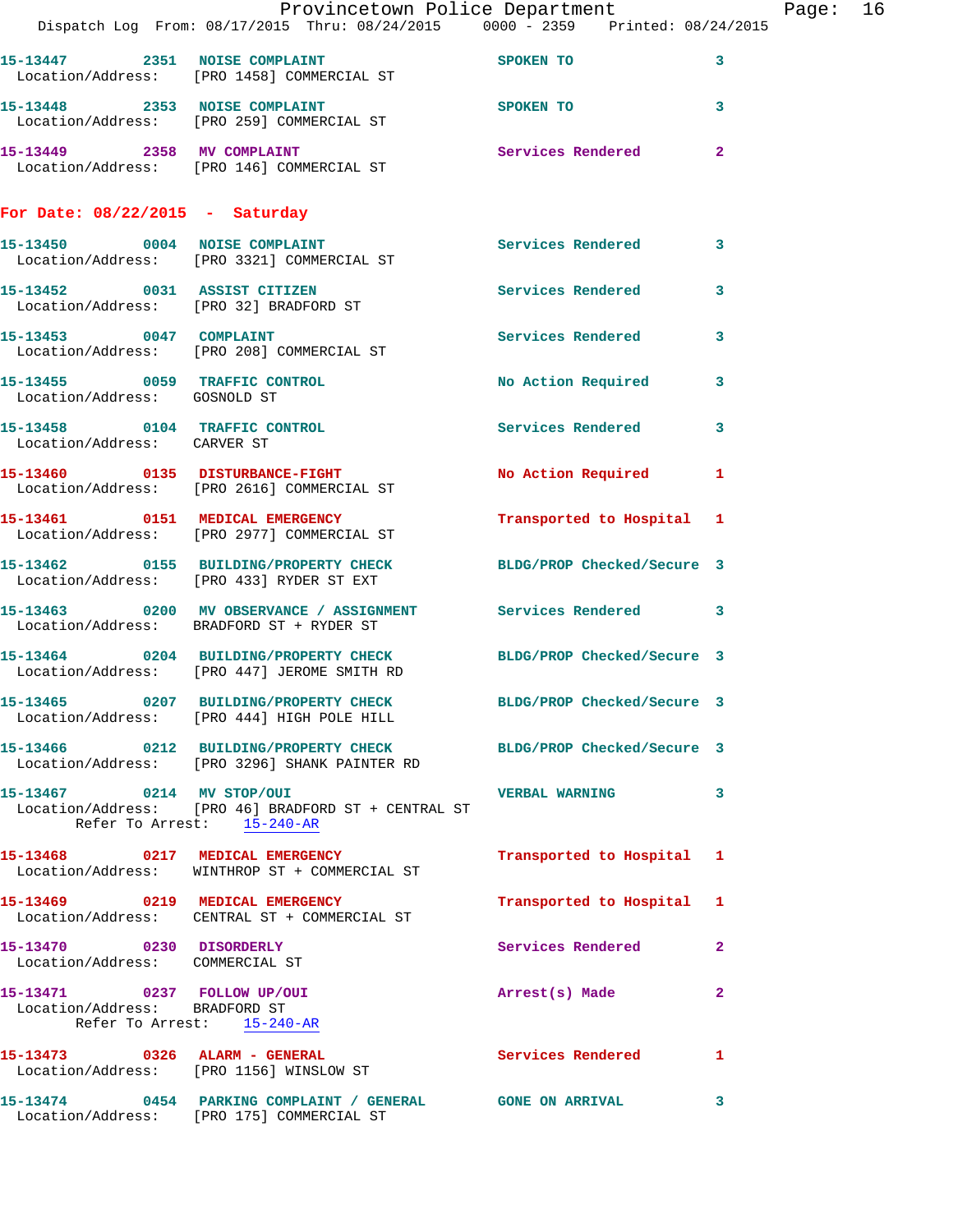|                                       | Provincetown Police Department Fage: 17<br>Dispatch Log From: 08/17/2015 Thru: 08/24/2015 0000 - 2359 Printed: 08/24/2015 |                                       |              |  |
|---------------------------------------|---------------------------------------------------------------------------------------------------------------------------|---------------------------------------|--------------|--|
|                                       | 15-13475 0558 AIRPORT COVERAGE Services Rendered<br>Location/Address: [PRO 516] RACE POINT RD                             |                                       | $\mathbf{2}$ |  |
|                                       | 15-13477 0841 MANHOLE COVER Services Rendered<br>Location/Address: ALLERTON ST + COMMERCIAL ST                            |                                       | $\mathbf{2}$ |  |
|                                       | 15-13478 0934 THREATS<br>Location/Address: [PRO 146] COMMERCIAL ST                                                        | Services Rendered                     | $\mathbf{2}$ |  |
|                                       | 15-13479 0954 LARCENY OF CELL PHONE Threstigated<br>Location/Address: [PRO 979] MASONIC PL                                |                                       | $\mathbf{2}$ |  |
|                                       | 15-13481 1013 PET PANTRY<br>Location/Address: [PRO 3296] SHANK PAINTER RD                                                 | Services Rendered                     | 3            |  |
| Location/Address: COMMERCIAL ST       | 15-13482 1042 MV MISSING/LOCATED Services Rendered                                                                        |                                       | $\mathbf{2}$ |  |
|                                       | 15-13483 1139 WATER LINE PROBLEM<br>Location/Address: COMMERCIAL ST + PLEASANT ST                                         | Taken/Referred to Other 3 1           |              |  |
| Refer To Summons: 15-241-AR           | 15-13485 1212 SHOPLIFTING Services Rendered<br>Location/Address: [PRO 3314] COMMERCIAL ST                                 |                                       | 3            |  |
|                                       | 15-13486 1228 MV HIT & RUN<br>Location/Address: [PRO 1603] STANDISH ST                                                    | Services Rendered 2                   |              |  |
|                                       | 15-13487 1238 COMPLAINT - STREET PERFORMERS SPOKEN TO<br>Location/Address: [PRO 3197] COMMERCIAL ST                       |                                       | 3            |  |
|                                       | 15-13488 1421 MISSING PERSON<br>Location: [PRO 3431] LOPES SQUARE                                                         | Taken to Family/Guardian 1            |              |  |
|                                       | 15-13489   1423   911 CALL/SUITCASE   Services Rendered   1<br>Location/Address: [PRO 1531] CARVER ST                     |                                       |              |  |
| Location/Address: [PRO 3992] BANGS ST | 15-13490 1442 HAND STUCK IN WINDOW Transported to Hospital 1                                                              |                                       |              |  |
|                                       | 15-13491 1503 FOLLOW UP<br>Location/Address: [PRO 1119] WAREHAM ST                                                        | Services Rendered                     | $\mathbf{2}$ |  |
|                                       | 15-13492 1513 TRESPASS TOW<br>Location/Address: [PRO 2277] BRADFORD ST                                                    | Vehicle Towed                         | $\mathbf{2}$ |  |
| Location/Address: [PRO 3287] ROUTE 6  | 15-13493 1530 BUILDING/PROPERTY CHECK BLDG/PROP Checked/Secure 3                                                          |                                       |              |  |
| 15-13494 1531 LOST WALLET             | Location/Address: [PRO 542] SHANK PAINTER RD                                                                              | Services Rendered 3                   |              |  |
|                                       | 15-13495 1539 PARK, WALK & TALK<br>Location/Address: [PRO 105] COMMERCIAL ST                                              | <b>Services Rendered</b>              | $\mathbf{2}$ |  |
|                                       | 15-13496 1601 ANIMAL CALL/LOST CAT/FOUND Services Rendered<br>Location/Address: [PRO 1479] JOHNSON ST                     |                                       | $\mathbf{2}$ |  |
|                                       | 15-13498 1703 MV COMPLAINT<br>Location/Address: SHANK PAINTER RD + BRADFORD ST                                            | Services Rendered                     | 2            |  |
| Location/Address: [PRO 571] ALDEN ST  | 15-13499 1704 BUILDING/PROPERTY CHECK BLDG/PROP Checked/Secure 3                                                          |                                       |              |  |
|                                       | 15-13500 1741 MV OBSERVANCE / ASSIGNMENT Services Rendered 3<br>Location/Address: [PRO 2577] BRADFORD ST                  |                                       |              |  |
| 15-13502 1744 DISTURBANCE             | Location/Address: [PRO 2420] BRADFORD ST                                                                                  | Peace Restored and the Peace Restored | $\mathbf{1}$ |  |
|                                       | 15-13501 1745 BUILDING/PROPERTY CHECK BLDG/PROP Checked/Secure 3                                                          |                                       |              |  |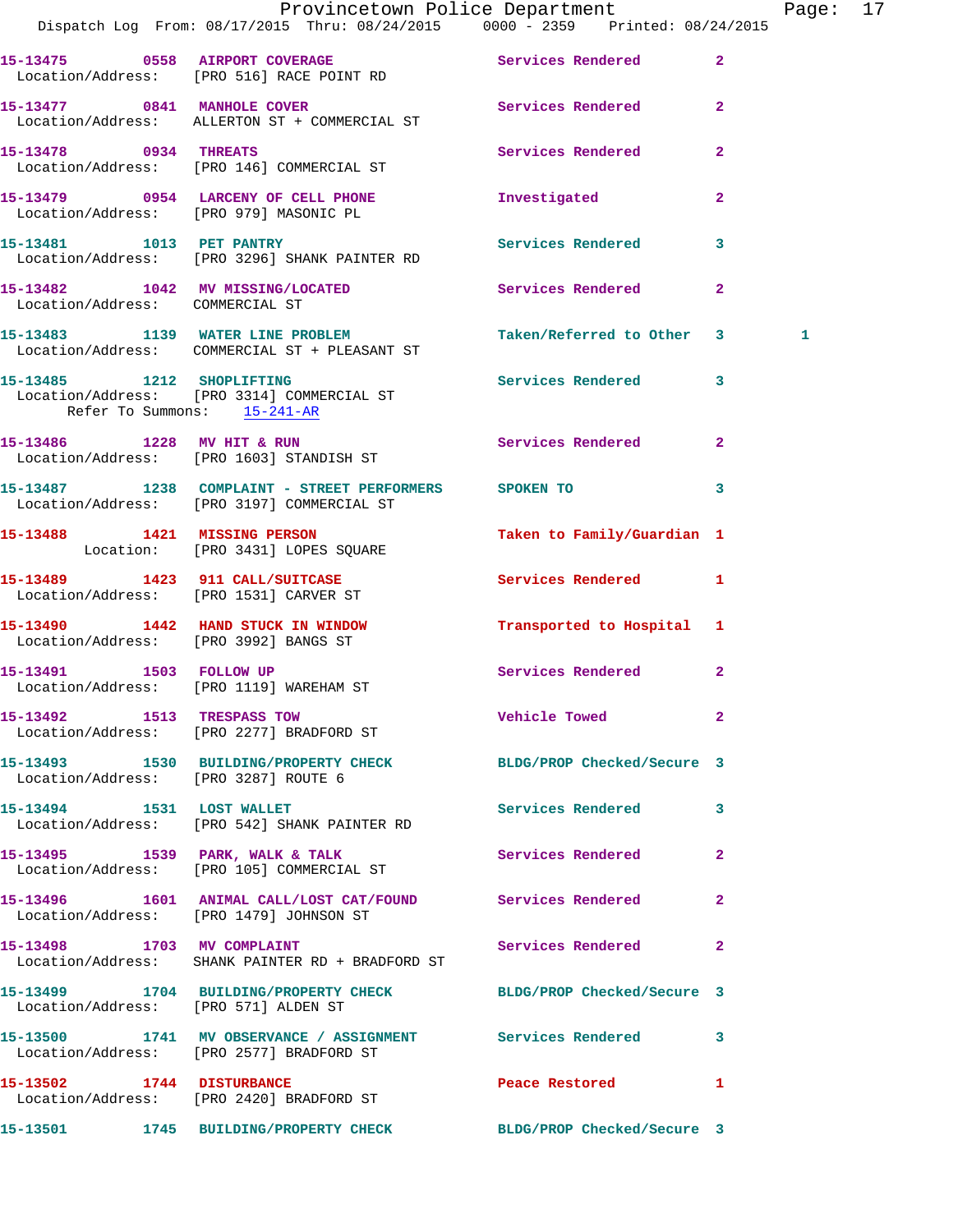|                                 | Provincetown Police Department The Rage: 18<br>Dispatch Log From: 08/17/2015 Thru: 08/24/2015 0000 - 2359 Printed: 08/24/2015 |                           |              |    |  |
|---------------------------------|-------------------------------------------------------------------------------------------------------------------------------|---------------------------|--------------|----|--|
|                                 | Location/Address: [PRO 519] RACE POINT RD                                                                                     |                           |              |    |  |
|                                 | 15-13504 1836 MEDICAL EMERGENCY 1 Transported to Hospital 1<br>Location/Address: [PRO 57] BRADFORD ST                         |                           |              |    |  |
|                                 | 15-13503 1839 LARCENY /FORGERY / FRAUD SPOKEN TO 2<br>Location/Address: [PRO 2420] BRADFORD ST                                |                           |              |    |  |
|                                 | 15-13505 1843 911 GENERAL Services Rendered 1<br>Location/Address: [PRO 1439] UPPER MILLER HILL RD                            |                           |              |    |  |
|                                 | 15-13506 1924 PARKING COMPLAINT / GENERAL Services Rendered 3<br>Location/Address: [PRO 146] COMMERCIAL ST                    |                           |              |    |  |
|                                 | 15-13507 1932 MV COMPLAINT<br>Location/Address: [PRO 175] COMMERCIAL ST                                                       | Services Rendered         | $\mathbf{2}$ |    |  |
|                                 | 15-13509 2006 ASSIST AGENCY / SEWER DEPT Taken/Referred to Other 3<br>Location/Address: [PRO 979] MASONIC PL                  |                           |              |    |  |
|                                 | 15-13510 2016 MV COMPLAINT<br>Location/Address: CONWELL ST + BRADFORD ST                                                      | GONE ON ARRIVAL 2         |              |    |  |
| Location: CENTER OF TOWN        | 15-13511 2016 LOST CELL PHONE 3 Services Rendered 3                                                                           |                           |              |    |  |
|                                 | 15-13512 2032 PARKING COMPLAINT / GENERAL Services Rendered 3<br>Location/Address: [PRO 3588] COMMERCIAL ST                   |                           |              |    |  |
|                                 | 15-13513 2034 SUSPICIOUS ACTIVITY Services Rendered 2<br>Location/Address: [PRO 2605] COMMERCIAL ST                           |                           |              |    |  |
|                                 | 15-13514 2037 MEDICAL EMERGENCY Services Rendered 1<br>Location/Address: [PRO 1625] COMMERCIAL ST                             |                           |              |    |  |
| Location/Address: COMMERCIAL ST | 15-13515 2117 PARKING COMPLAINT / GENERAL Citation/Warning Issued 3                                                           |                           |              |    |  |
|                                 | 15-13516 2154 BUILDING/PROPERTY CHECK BLDG/PROP Checked/Secure 3<br>Location/Address: [PRO 1952] COMMERCIAL ST                |                           |              |    |  |
|                                 | 15-13517 2203 MEDICAL EMERGENCY<br>Location/Address: [PRO 356] COMMERCIAL ST                                                  | Services Rendered 1       |              |    |  |
| 15-13518 2203 COMPLAINT         | Location/Address: [PRO 208] COMMERCIAL ST                                                                                     | Services Rendered         | 3            |    |  |
|                                 | 15-13519 2211 MEDICAL EMERGENCY/BIKE ACC Services Rendered<br>Location/Address: [PRO 729] BRADFORD ST + MASONIC PL            |                           | 1            |    |  |
| 15-13520 2230 SUSPICIOUS ITEM   | Location/Address: [PRO 2519] ROUTE 6                                                                                          | Taken/Referred to Other 2 |              |    |  |
|                                 | 15-13521 2230 NOISE COMPLAINT<br>Location/Address: [PRO 124] COMMERCIAL ST                                                    | SPOKEN TO                 | 3            |    |  |
|                                 | 15-13522 2306 LOBBY TRAFFIC<br>Location/Address: [PRO 542] SHANK PAINTER RD                                                   | Services Rendered 3       |              | 24 |  |
|                                 | 15-13523 2310 LARCENY<br>Location/Address: [PRO 1992] COMMERCIAL ST                                                           | Services Rendered         | $\mathbf{2}$ |    |  |
| 15-13524 2322 BAR CHECK         | Location/Address: [PRO 399] COMMERCIAL ST                                                                                     | LICENSING/NO ACTION 2     |              |    |  |
|                                 | 15-13525 2328 BAR CHECK<br>Location/Address: [PRO 3443] COMMERCIAL ST                                                         | LICENSING/NO ACTION       | $\mathbf{2}$ |    |  |
| 15-13526 2332 BAR CHECK         |                                                                                                                               | LICENSING/NO ACTION 2     |              |    |  |

Location/Address: [PRO 3236] COMMERCIAL ST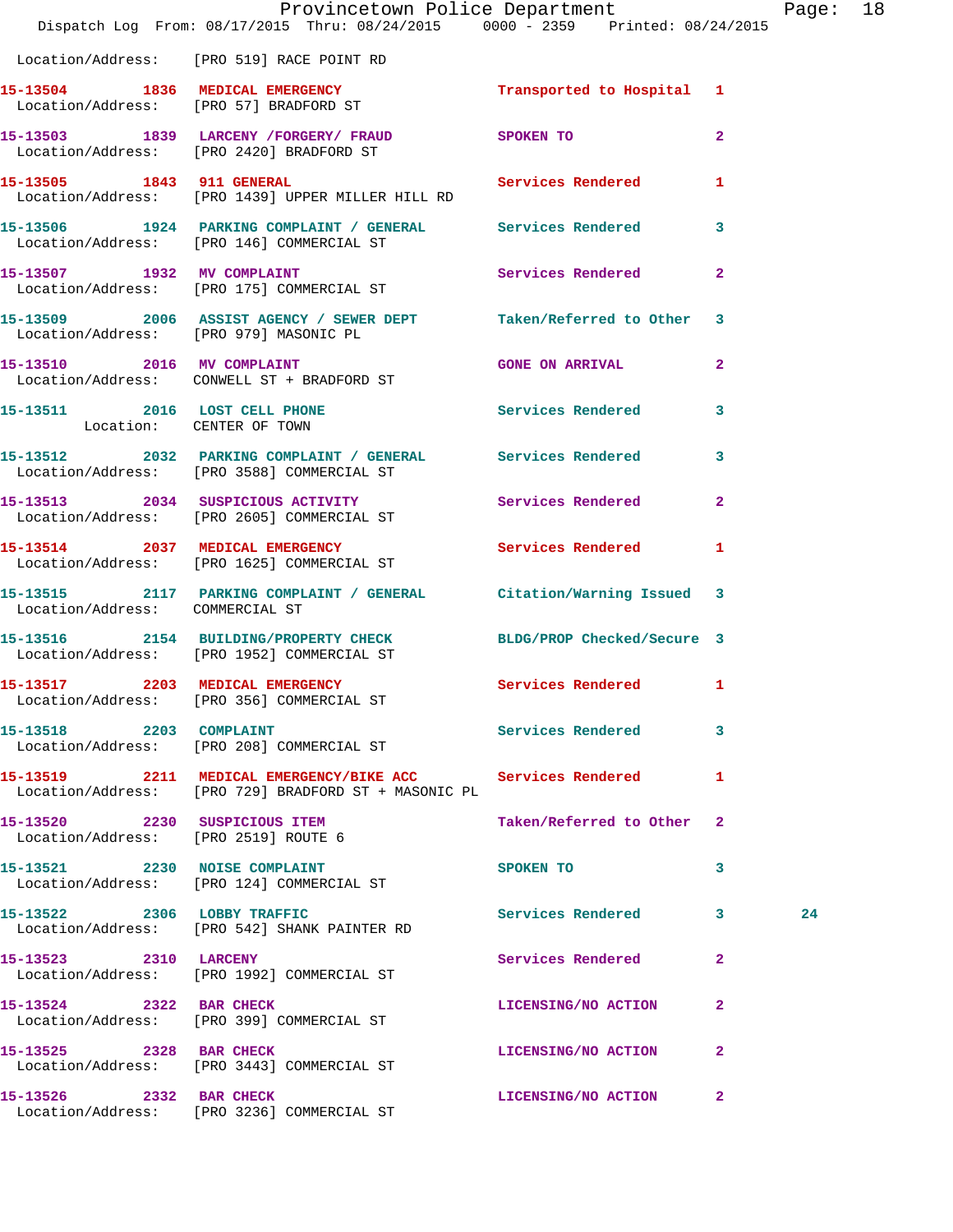| For Date: $08/23/2015$ - Sunday                               |                                                                                                                |                            |                         |
|---------------------------------------------------------------|----------------------------------------------------------------------------------------------------------------|----------------------------|-------------------------|
| Location/Address: BRADFORD ST                                 | 15-13529 0003 BUILDING/PROPERTY CHECK Services Rendered 3                                                      |                            |                         |
|                                                               | 15-13528 0004 FOLLOW UP/LARCENY<br>Location/Address: [PRO 3236] COMMERCIAL ST                                  | SPOKEN TO                  | $\overline{2}$          |
| 15-13530 0013 MV COMPLAINT<br>Location/Address: COMMERCIAL ST |                                                                                                                | SPOKEN TO                  | $\overline{2}$          |
| 15-13533 0039 ANIMAL CALL                                     | Location/Address: [PRO 526] RYDER ST EXT                                                                       | SPOKEN TO                  | $\overline{2}$          |
| 15-13534 0047 COMPLAINT                                       | Location/Address: [PRO 3443] COMMERCIAL ST                                                                     | No Action Required         | 3                       |
| 15-13535 0051 THREATS                                         | Location/Address: [PRO 3456] RYDER ST EXT                                                                      | SPOKEN TO                  | $\overline{2}$          |
| 15-13537 0053 NOISE COMPLAINT                                 | Location/Address: [PRO 395] COMMERCIAL ST                                                                      | SPOKEN TO                  | $\overline{\mathbf{3}}$ |
|                                                               | 15-13538 0104 BUILDING/PROPERTY CHECK BLDG/PROP Checked/Secure 3<br>Location/Address: [PRO 1638] COMMERCIAL ST |                            |                         |
|                                                               | 15-13539 0108 MV OBSERVANCE / ASSIGNMENT Services Rendered 3<br>Location/Address: BRADFORD ST + HOWLAND ST     |                            |                         |
| 15-13540 0113 BIKE ACCIDENT<br>Location/Address: MEADOW RD    |                                                                                                                | <b>GONE ON ARRIVAL</b>     | $\mathbf{2}$            |
|                                                               | 15-13541 0116 MEDICAL EMERGENCY<br>Location/Address: [PRO 2977] COMMERCIAL ST                                  | Transported to Hospital 1  |                         |
| 15-13542 0120 BIKE ISSUE                                      | Location/Address: [PRO 2875] COMMERCIAL ST                                                                     | No Action Required 2       |                         |
| 15-13543 0125 COMPLAINT<br>Location/Address: GOSNOLD ST       |                                                                                                                | SPOKEN TO                  | 3                       |
|                                                               | 15-13546 0145 LOST/STOLEN CELL PHONE Services Rendered<br>Location/Address: [PRO 3276] COMMERCIAL ST           |                            | $\overline{\mathbf{3}}$ |
| 15-13548 0215 GENERAL INFO                                    |                                                                                                                | Services Rendered 3        |                         |
| 15-13549 0308 FOUND MAI.D.                                    | Location/Address: [PRO 542] SHANK PAINTER RD                                                                   | Services Rendered          | 3 <sup>1</sup>          |
|                                                               | 15-13550 0310 FOUND BOA DEBIT CARD<br>Location/Address: [PRO 542] SHANK PAINTER RD                             | Services Rendered          | 3                       |
|                                                               | 15-13551 0324 BUILDING/PROPERTY CHECK<br>Location/Address: [PRO 105] COMMERCIAL ST                             | BLDG/PROP Checked/Secure 3 |                         |
|                                                               | 15-13552 0507 BUILDING/PROPERTY CHECK<br>Location/Address: [PRO 1638] COMMERCIAL ST                            | BLDG/PROP Checked/Secure 3 |                         |
|                                                               | 15-13553 0514 BUILDING/PROPERTY CHECK<br>Location/Address: [PRO 530] SHANK PAINTER RD                          | BLDG/PROP Checked/Secure 3 |                         |
|                                                               | 15-13554 0521 BUILDING/PROPERTY CHECK<br>Location/Address: [PRO 519] RACE POINT RD                             | Services Rendered 3        |                         |
|                                                               | 15-13555 0610 MEDICAL EMERGENCY<br>Location/Address: [PRO 3670] SHANK PAINTER RD                               | Transported to Hospital 1  |                         |
|                                                               | 15-13556 0758 BUILDING/PROPERTY CHECK<br>Location/Address: [PRO 444] HIGH POLE HILL                            | BLDG/PROP Checked/Secure 3 |                         |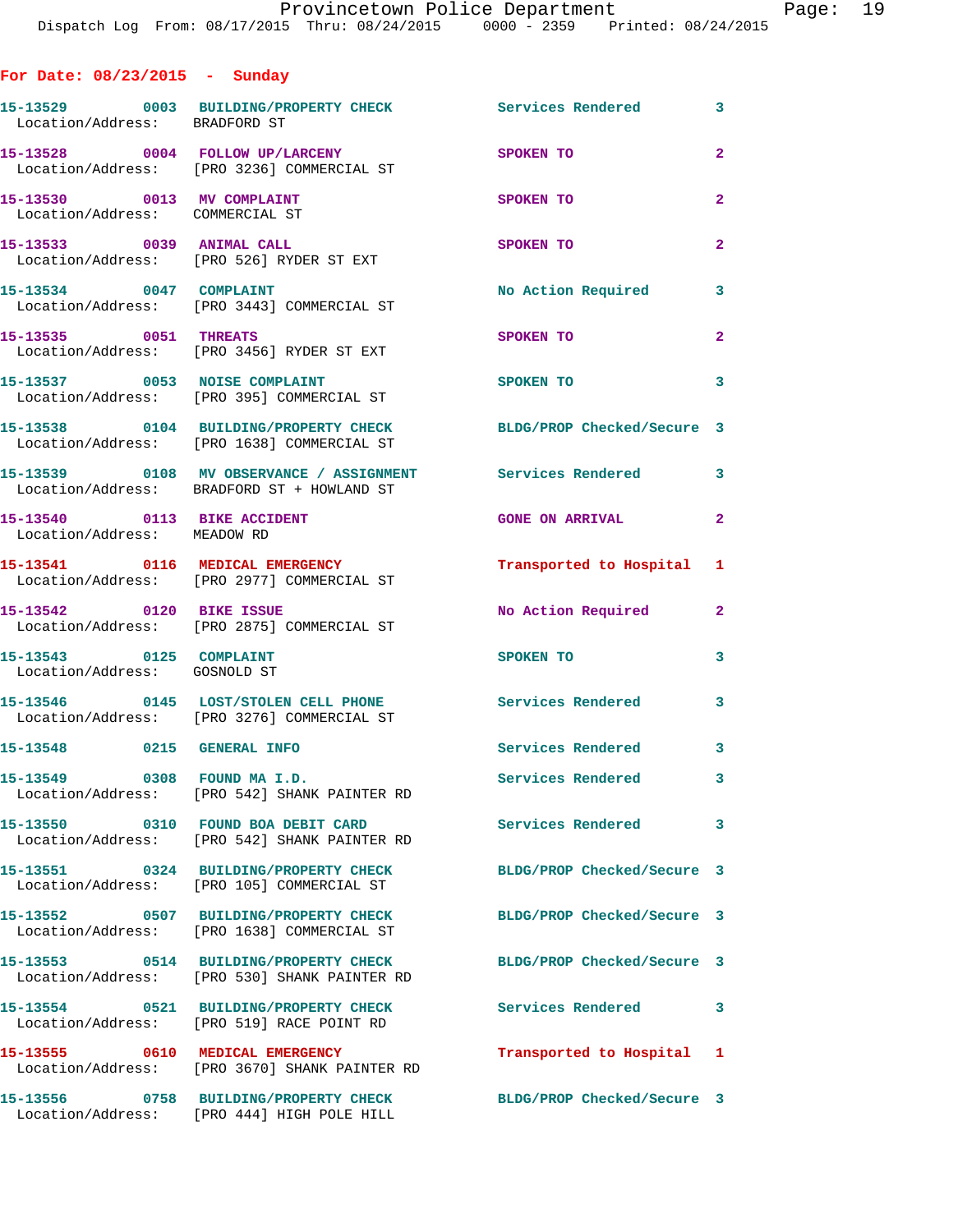|                                                             | Provincetown Police Department Fage: 20<br>Dispatch Log From: 08/17/2015 Thru: 08/24/2015   0000 - 2359   Printed: 08/24/2015 |                           |              |  |
|-------------------------------------------------------------|-------------------------------------------------------------------------------------------------------------------------------|---------------------------|--------------|--|
| Location/Address: CONWELL ST + ROUTE 6                      | 15-13557 0834 MV OBSERVANCE / ASSIGNMENT Services Rendered                                                                    |                           | $\mathbf{3}$ |  |
| Location/Address: [PRO 2521] ROUTE 6                        | 15-13558 0948 MV OBSERVANCE / ASSIGNMENT Services Rendered 3                                                                  |                           |              |  |
|                                                             | 15-13559     0950 MV OBSERVANCE / ASSIGNMENT      Services Rendered      3<br>Location/Address:   [PRO 2521] ROUTE 6          |                           |              |  |
|                                                             |                                                                                                                               | <b>VERBAL WARNING</b>     | 3            |  |
|                                                             | 15-13561 1010 ABDOMINAL/TRANSPORT Transported to Hospital 1<br>Location/Address: [PRO 440] HARRY KEMP WAY                     |                           |              |  |
|                                                             | 15-13562 1040 FOUND BACKPACK Services Rendered<br>Location/Address: [PRO 223] COMMERCIAL ST                                   |                           | 3            |  |
|                                                             | 15-13563 1107 FOUND CREDIT CARD<br>Location: [PRO 3431] LOPES SQUARE                                                          | Services Rendered 3       |              |  |
|                                                             | 15-13564 1119 MINOR MV ACCIDENT Services Rendered<br>Location/Address: [PRO 3296] SHANK PAINTER RD                            |                           | 1            |  |
|                                                             | 15-13565 1235 FOUND EYEGLASSES SQUARE Services Rendered 3<br>Location: [PRO 3431] LOPES SQUARE                                |                           |              |  |
|                                                             | 15-13566 1249 LANDLORD/TENANT SPOKEN TO<br>Location/Address: [PRO 2146] COMMODORE AVE                                         |                           | $\mathbf{2}$ |  |
| Location/Address: CONWELL ST                                | 15-13567 1300 DISTURBANCE                                                                                                     | SPOKEN TO                 | $\mathbf{1}$ |  |
|                                                             | 15-13568 1316 WELL-BEING CHECK Services Rendered<br>Location/Address: [PRO 3039] OLD ANN PAGE WAY                             |                           | 3            |  |
|                                                             | 15-13569 1326 VERBAL INSPECTION CERBAL WARNING 3<br>Location/Address: HIGH POLE HL + WINSLOW ST                               |                           |              |  |
|                                                             | 15-13570 1333 BUILDING/PROPERTY CHECK BLDG/PROP Checked/Secure 3<br>Location/Address: [PRO 447] JEROME SMITH RD               |                           |              |  |
| Location/Address: [PRO 3440] ROUTE 6                        | 15-13572 1340 MV OBSERVANCE / ASSIGNMENT Services Rendered                                                                    |                           |              |  |
|                                                             | 15-13571 1347 LOST WALLET<br>Location/Address: [PRO 542] SHANK PAINTER RD                                                     | <b>Services Rendered</b>  | 3            |  |
| 15-13573 1400 MV STOP                                       | Location/Address: [PRO 521] ROUTE 6                                                                                           | <b>VERBAL WARNING</b>     | 3            |  |
|                                                             | 15-13574 1405 BUILDING/PROPERTY CHECK BLDG/PROP Checked/Secure 3<br>Location/Address: [PRO 519] RACE POINT RD                 |                           |              |  |
| Location/Address: ROUTE 6                                   | 15-13575 1413 MV OBSERVANCE / ASSIGNMENT Services Rendered 3                                                                  |                           |              |  |
|                                                             | 15-13576 1419 BIKE ACCIDENT<br>Location/Address: [PRO 2645] SHANK PAINTER RD                                                  | Transported to Hospital 1 |              |  |
| Location/Address: JEROME SMITH RD                           | 15-13577 1431 VERBAL STOP SIGN/TURN VERBAL WARNING                                                                            |                           | 3            |  |
|                                                             | 15-13578 1531 LOST CARD HOLDER<br>Location/Address: [PRO 105] COMMERCIAL ST                                                   | Services Rendered         | 3            |  |
|                                                             | 15-13579 1534 PARK, WALK & TALK<br>Location/Address: [PRO 105] COMMERCIAL ST                                                  | Services Rendered         | $\mathbf{2}$ |  |
| 15-13580 1553 MV STOP<br>Location/Address: PROVINCELANDS RD |                                                                                                                               | <b>VERBAL WARNING</b>     | 3            |  |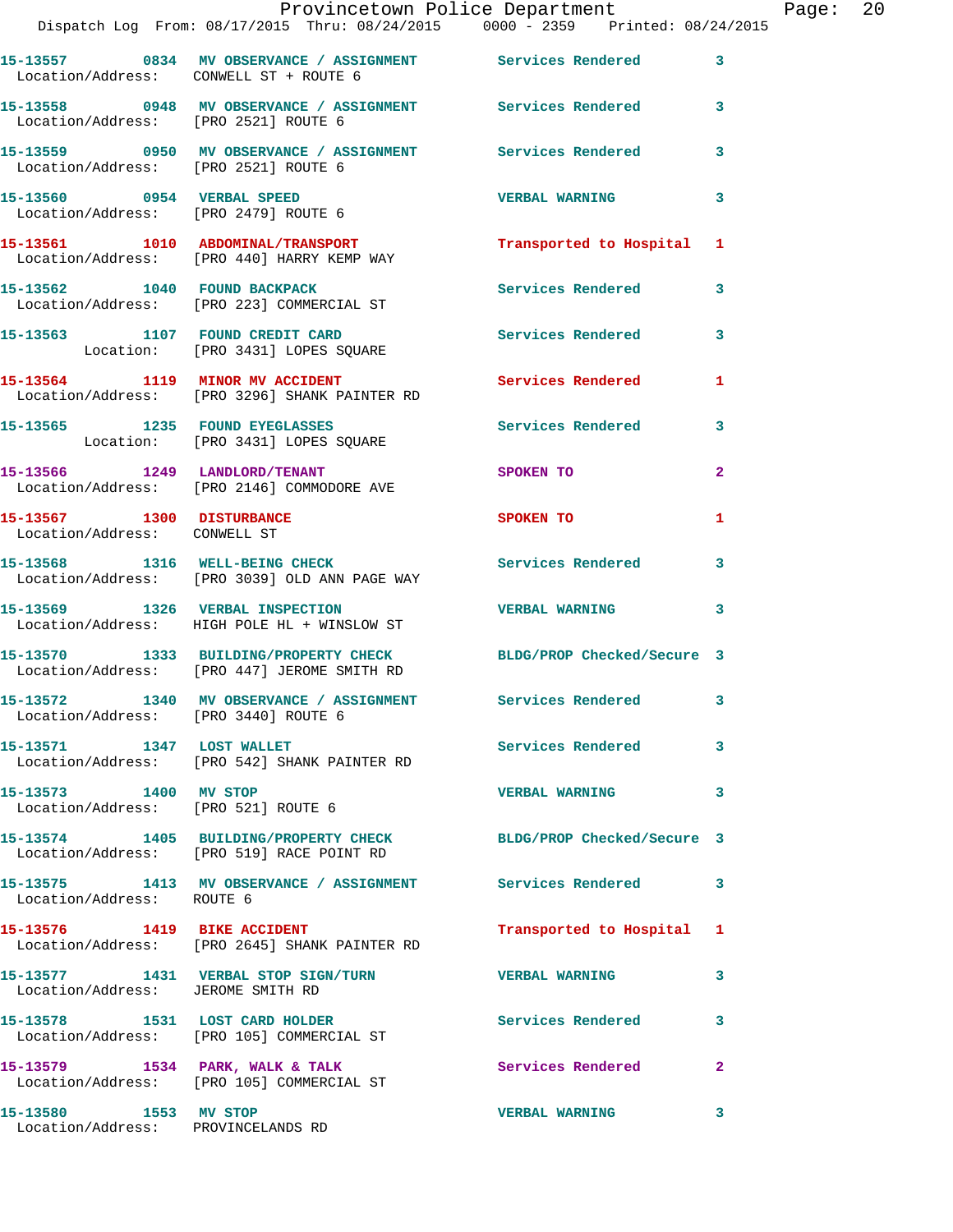|                                                                         | 15-13581 1633 FOLLOW UP<br>Location/Address: [PRO 1006] NELSON AVE                                               | No Action Required 2       |                |
|-------------------------------------------------------------------------|------------------------------------------------------------------------------------------------------------------|----------------------------|----------------|
|                                                                         | 15-13582 1642 BUILDING/PROPERTY CHECK<br>Location/Address: [PRO 529] RYDER ST EXT                                | BLDG/PROP Checked/Secure 3 |                |
|                                                                         | 15-13583 1644 LOST ANDRIOD PHONE<br>Location/Address: [PRO 542] SHANK PAINTER RD                                 | Services Rendered 3        |                |
|                                                                         | 15-13584 1654 BUILDING/PROPERTY CHECK<br>Location/Address: [PRO 1778] SHANK PAINTER RD                           | BLDG/PROP Checked/Secure 3 |                |
| Location/Address: [PRO 2513] ROUTE 6                                    | 15-13585 1707 MV OBSERVANCE / ASSIGNMENT Services Rendered                                                       |                            | $\mathbf{3}$   |
|                                                                         | 15-13586 1715 LOST CAMERA CASE<br>Location/Address: [PRO 3259] MACMILLAN WHARF                                   | <b>Services Rendered</b>   | 3              |
| 15-13587 1718 MV STOP                                                   | Location/Address: BRADFORD ST + THISTLEMORE RD                                                                   | <b>VERBAL WARNING</b>      | 3              |
|                                                                         | 15-13588 1723 PARKING COMPLAINT / GENERAL Citation/Warning Issued 3<br>Location/Address: CONANT ST + BRADFORD ST |                            |                |
| 15-13589 1734 MV STOP<br>Location/Address: ROUTE 6 + SNAIL RD           |                                                                                                                  | <b>VERBAL WARNING</b>      | 3              |
| 15-13590 1736 COMPLAINT                                                 | Location/Address: [PRO 542] SHANK PAINTER RD                                                                     | Services Rendered          | 3              |
|                                                                         | 15-13591 1811 PARK, WALK & TALK<br>Location/Address: [PRO 516] RACE POINT RD                                     | Services Rendered          | $\overline{2}$ |
| 15-13592 1836 PARK, WALK & TALK                                         | Location/Address: [PRO 3405] COMMERCIAL ST                                                                       | Services Rendered          | $\overline{2}$ |
| 15-13593 1839 MEDICAL/DOT                                               | Location/Address: [PRO 3222] ALDEN ST                                                                            | Transported to Hospital 1  |                |
| 15-13594 1915 PHONE IN LIBRARY                                          | Location/Address: [PRO 1952] COMMERCIAL ST                                                                       | Services Rendered          | 3              |
| 15-13595 1949 LOST MASS LICENSE<br>Location/Address: [PRO 424] COURT ST |                                                                                                                  | Services Rendered 3        |                |
|                                                                         | 15-13596 2041 SUSPICIOUS ACTIVITY<br>Location/Address: [PRO 196] COMMERCIAL ST                                   | Services Rendered          | $\mathbf{2}$   |
| 15-13597 2152 FOUND IPHONE                                              | Location/Address: [PRO 1457] COMMERCIAL ST                                                                       | <b>Services Rendered</b>   | 3              |
|                                                                         | 15-13598 2156 BUILDING/PROPERTY CHECK<br>Location/Address: [PRO 182] COMMERCIAL ST                               | BLDG/PROP Checked/Secure 3 |                |
| 15-13599 2156 BAR CHECK                                                 | Location/Address: [PRO 399] COMMERCIAL ST                                                                        | LICENSING/NO ACTION        | $\mathbf{2}$   |
|                                                                         | 15-13600 2204 BUILDING/PROPERTY CHECK<br>Location/Address: [PRO 1638] COMMERCIAL ST                              | BLDG/PROP Checked/Secure 3 |                |
| 15-13601 2258 LOBBY TRAFFIC                                             | Location/Address: [PRO 542] SHANK PAINTER RD                                                                     | Services Rendered          | 3              |
| Location/Address: [PRO 512] PRINCE ST                                   | 15-13602 2331 BUILDING/PROPERTY CHECK                                                                            | BLDG/PROP Checked/Secure 3 |                |
|                                                                         | 15-13604 2350 BUILDING/PROPERTY CHECK                                                                            | BLDG/PROP Checked/Secure 3 |                |

Location/Address: [PRO 440] HARRY KEMP WAY